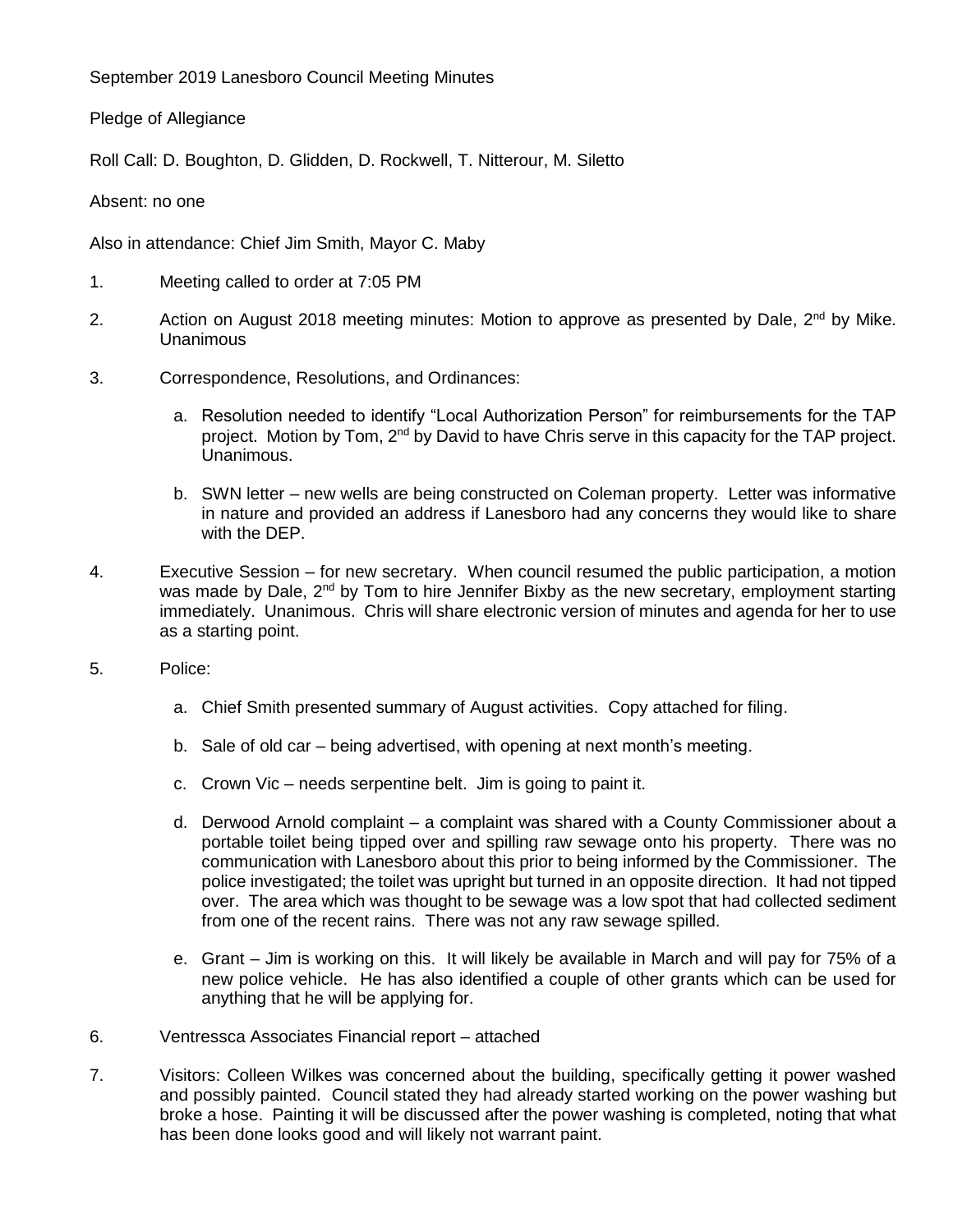### 8. Streets:

- a. TAP sidewalk project plans were given to council. The plans are 95% complete. PennDOT has established a letting date of 2/14/19. 5 utility poles need to be relocated as part of the project.
- b. New gym building steel building portion has been advertised. Bid opening on 9/17 (this was extended by the SCHRA to 9/24 following the meeting).
- c. There was a discussion about parking on the sidewalk at various locations in Lanesboro and pedestrians needing to walk into the travel lane to get around the vehicles. After a brief discussion, motion by Mike,  $2<sup>nd</sup>$  by David to enact a no-parking ordinance on both sides of Main St from the Community Center to Viaduct, and on N. Main St. from Viaduct St to Germantown Road. This includes putting up the no parking signs after adopted. Maby to contact Myron's office to have ordinance developed and advertised for approval at the next meeting.

#### 9. Parks & recreation

- a. Tractor service for snow season Dan to check with Jim Maby to see if anything needs to be done.
- b. Leasing of FEMA properties need to provide tax map #'s to Myron. Maby to pull after the meeting.
- 10. Sewer: flow meter calibration bill approved by council for payment.
- 11. Community Center: Maby to finish power washing the building. Pressure washer blew a hose last weekend. Landscaping was trimmed out front.
- 12. Website/Facebook Page: nothing to report
- 13. Old Business: need to permanently bound council minutes. Council authorized Erin to put minutes in binder as needed.
- 14. New Business: motion by Dave, 2<sup>nd</sup> by Dale to change the meeting date to the first Tuesday of the month, and to hold November meeting on Wednesday, 11/7 due to election.
- 15. Motion for adjournment: Motion by Dale, 2<sup>nd</sup> by Tom to adjourn. Unanimously carried.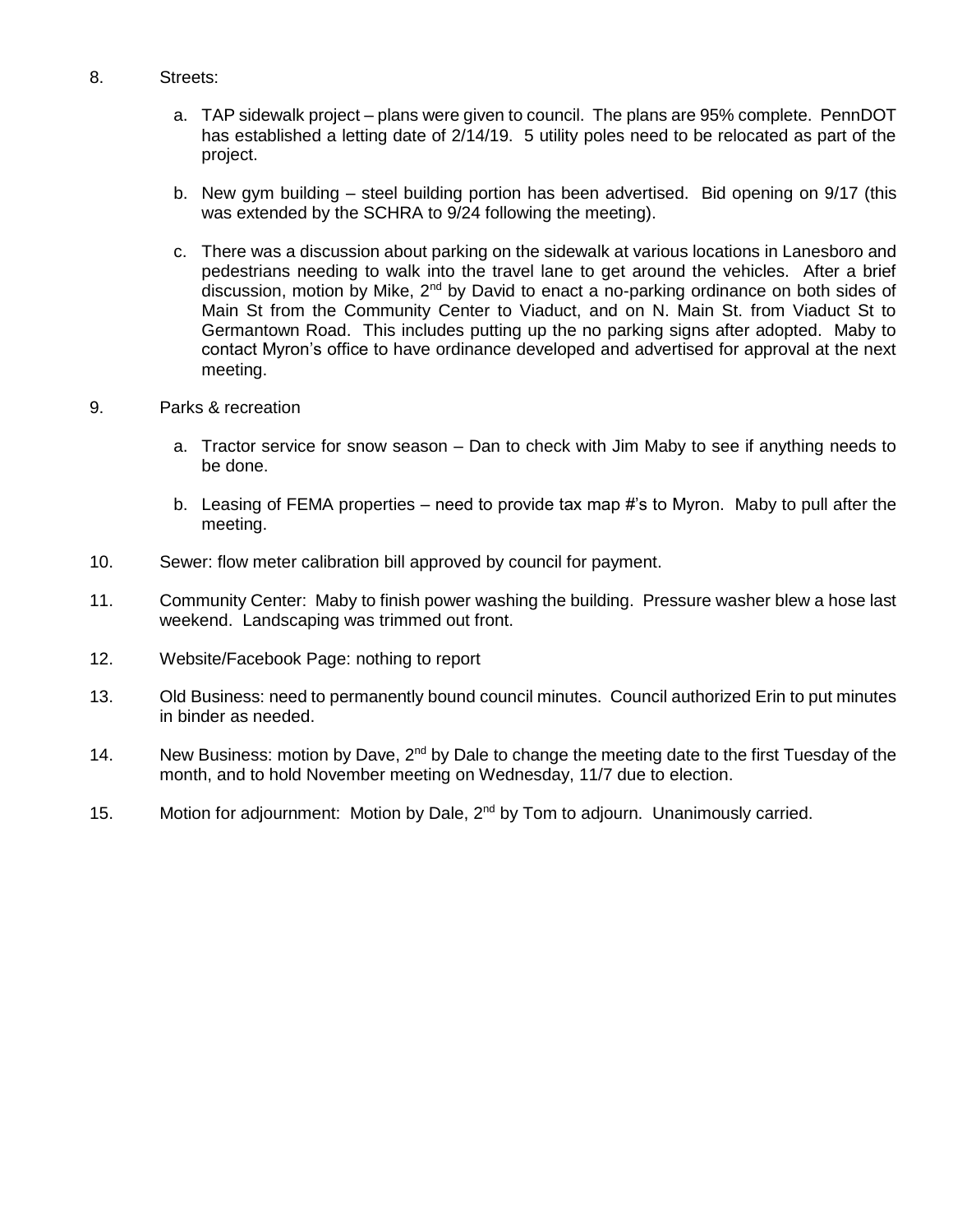

BOROUGH OF LANESBORO... proudly serving Thompson Borough

"MONTHLY ACTIVITY REPORT"

PO Box 214 Susquehanna, PA 18847

Phone: 570-853-4781 Fax: 570-853-4756 LanesboroPD@echoes.net

# **AUGUST**, 2018

Total LPD Hours: 267

**Call Out Hours:** 

in service

(Including ALL hours stated)

Contract Hours: Thompson - 16 Hrs. (billed: (09-04-18)

Incidents: 15

Court Hours: 4

Other Hours: 33 -- SCHOOL HOURS

(Other than routine traffic)

Traffic Citations: 4 Traffic Warnings: 8

# Arrests:

| DATE     | <b>TYPE</b>               |             |
|----------|---------------------------|-------------|
| 08-02-18 | 302 Arrest Warrant Served |             |
| 08-09-18 | <b>Suspicious Vehicle</b> | (closed)    |
| 08-14-18 | Theft                     | (open case) |
| 08-16-18 | <b>Burning Complaint</b>  | (closed)    |
| 08-22-18 | <b>Burning Complaint</b>  | $($ Zone 2) |
| 08-22-18 | Harassment                | (closed)    |

Other:

| $08 - 01 - 18$ | <b>Medical Call</b>           | fall victim)            |  |  |  |
|----------------|-------------------------------|-------------------------|--|--|--|
| 08-02-18       | <b>Assist to Susq Sheriff</b> | (PFA Service)           |  |  |  |
| $08-07-18$     | Assist to CYS                 | zone 2)                 |  |  |  |
| 08-09-18       | Assist to Susg Pd             | (Gun related incident). |  |  |  |
| $08 - 09 - 18$ | Assist to Susq Pd             | (Overdose Patient)      |  |  |  |
| $08 - 14 - 18$ | Assist to Susg Pd             | (Property dispute)      |  |  |  |
| $08 - 14 - 18$ | Assist to Susg Pd             | (Drug Arrest)           |  |  |  |
| $08 - 20 - 18$ | <b>Landlord Tenant Issue</b>  | closed)                 |  |  |  |
| $08 - 22 - 18$ | Assist to Susg Pd             | ( Domestic Dispute )    |  |  |  |

(12) Traffic stops, (4) Citations, (8) Warnings.

(5) Speeding Violations, (1) Careless Driving Violation, (2) Inspection Violation, (4) Equipment Violations.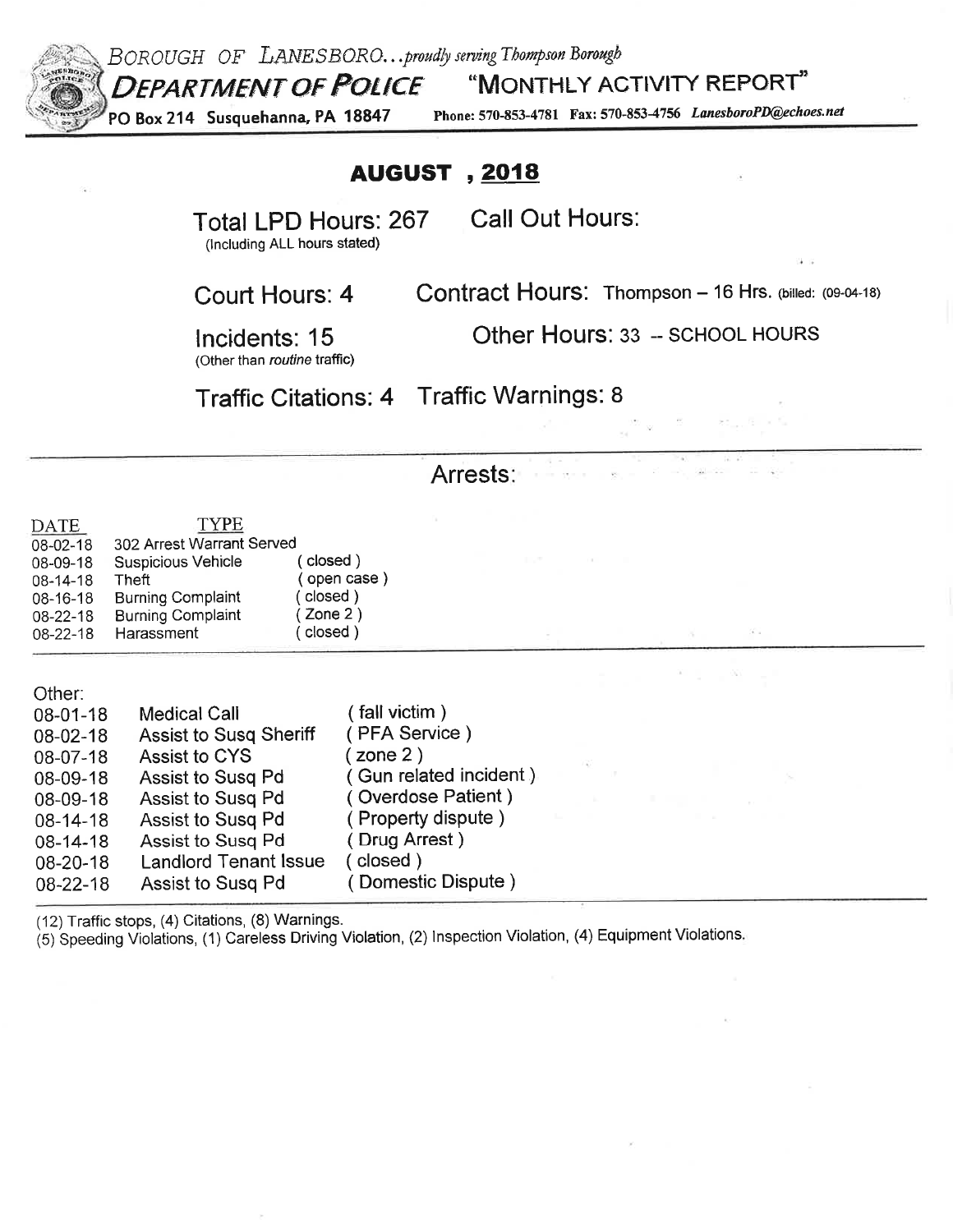

BOROUGH OF LANESBORO...proudly serving Thompson Borough "MONTHLY REPORT" **DEPARTMENT OF POLICE** 

PO Box 214 Susquehanna, PA 18847

Phone: 570-853-4781 Fax: 570-853-4756 LanesboroPD@echoes.net

**AUGUST - 2018** 

Total hrs.  $= 16$ 

all nucle

and the con-

 $\frac{1}{2}$   $\frac{1}{2}$   $\frac{1}{2}$   $\frac{1}{2}$   $\frac{1}{2}$ 

 $\widehat{(\bullet)}$ 

**Controller Controller** 

Patrol Hours: 13.5

Call Out Hours: 2.5

**Court Hours:** 

Other Hours:

**Traffic Arrests: 2** 

**Traffic Warnings: 5** 

# Crime Report:

| <b>DATE</b>                      | <b>CHARGE</b>                  |                                | UCR Type | <b>DESCRIBE</b> (If applicable)                                                                                 |
|----------------------------------|--------------------------------|--------------------------------|----------|-----------------------------------------------------------------------------------------------------------------|
| $08 - 06 - 18$<br>$08 - 20 - 18$ | Harassment<br>Property dispute | (case closed)<br>(case closed) |          | 그는 그리고 실행을 가장 들었다.<br>The company of the state of the company of the company of the company of the company of   |
| $08 - 22 - 18$<br>$08 - 23 - 18$ | Civil Dispute<br>Welfare Check | (closed)<br>(okay)             |          | $\frac{1}{2}$ $\frac{1}{2}$ $\frac{1}{2}$ $\frac{1}{2}$ $\frac{1}{2}$ $\frac{1}{2}$ $\frac{1}{2}$ $\frac{1}{2}$ |
|                                  |                                |                                |          |                                                                                                                 |

- (7) Traffic Stops totaling: (2) Citations (5) Warnings

-. (4) Speeding Violations, 1() Stop Sign Violation, (2) Equipment Violations.

11 - 57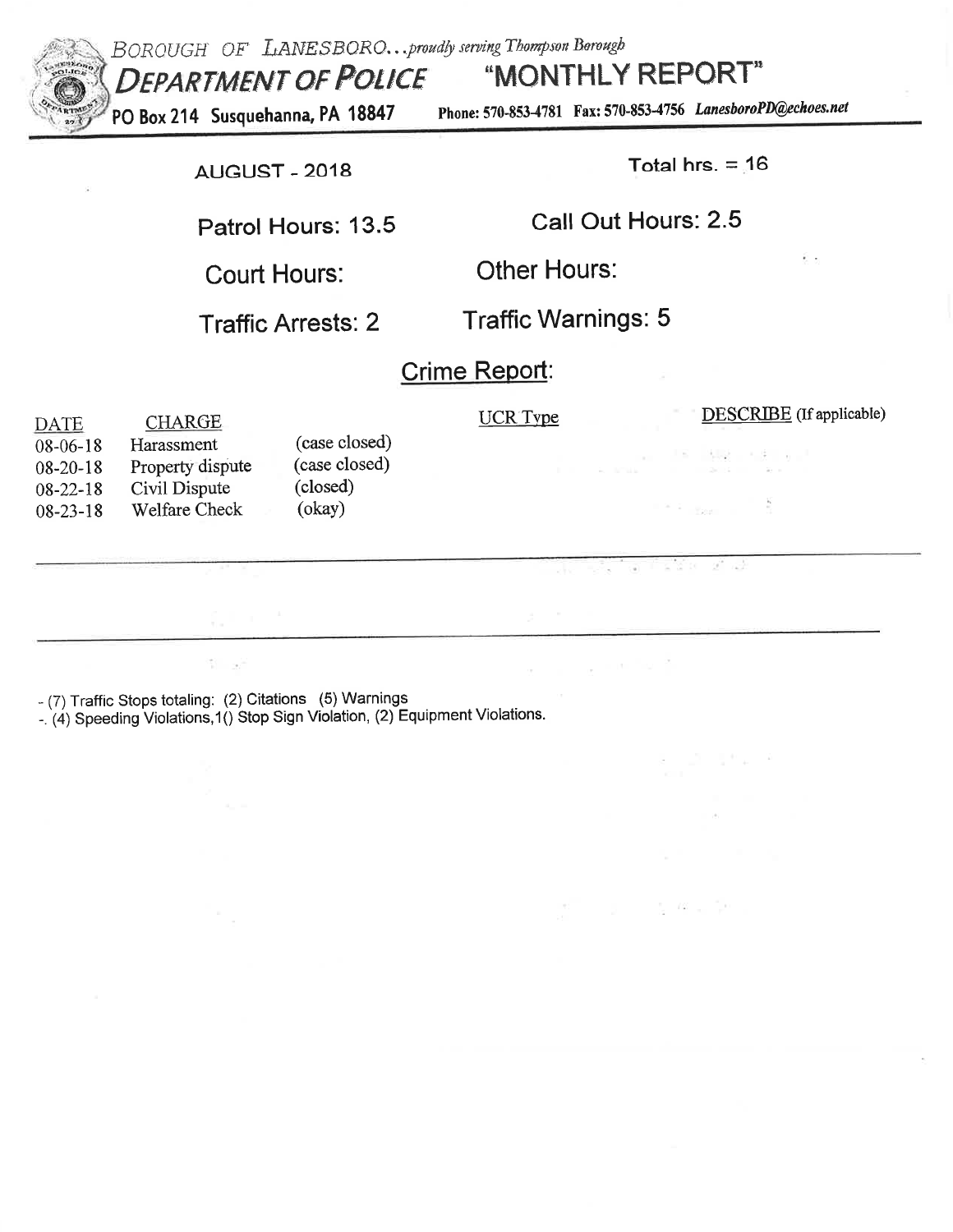$\sim 100$ 

# **CHECKING/SAVINGS AND**

 $\pi^{-1}$ 

 $\sim$ 

# **BALANCES AS OF AUGUST 31, 2018**

# PEOPLES SECURITY BANK

| <b>GENERAL ACCOUNT</b>         | \$ | 54,435.59  |
|--------------------------------|----|------------|
| <b>MOTOR FUND</b>              | \$ | 16,565.34  |
| CAPITAL ACCOUNT                | \$ | 49,301.94  |
| <b>COMMUNITY CENTER</b>        | S  | 2,382.69   |
| SEWAGE ACCOUNT                 | \$ | 135,951.58 |
| SEWAGE REV BOND                | \$ | 847.96     |
| <b>ESCROW ACCOUNT</b>          | \$ | 583.18     |
| TOTAL IN PEOPLES SECURITY BANK | S  | 260,068.28 |

#### PEOPLES SECURITY BANK

#### PEOPLES SECURITY BANK  $\cdots$

| <b>GENERAL ACCOUNT</b>         |            |              |  |
|--------------------------------|------------|--------------|--|
| BALANCES AS OF JULY 31, 2018   | \$         | 58,314.96    |  |
| Deposits                       |            | 5,353.24     |  |
| <b>Disbursements</b>           |            | (9,274.36)   |  |
| <b>Interest Earned</b>         | \$169 \$9  | 41.75        |  |
| BALANCES AS OF AUGUST 31, 2018 |            | 54,435.59    |  |
|                                |            |              |  |
| PEOPLES SECURITY BANK          |            |              |  |
| <b>MOTOR LICENSE FUND</b>      |            |              |  |
| BALANCES AS OF JULY 31, 2018   | 81888      | 16,553.00    |  |
| Deposits                       |            |              |  |
| <b>Disbursements</b>           |            |              |  |
| <b>Interest Earned</b>         |            | 12.34        |  |
| BALANCES AS OF AUGUST 31, 2018 |            | 16,565.34    |  |
|                                |            |              |  |
| PEOPLES SECURITY BANK          |            |              |  |
| <b>CAPITAL ACCOUNT</b>         |            |              |  |
| BALANCES AS OF JULY 31, 2018   |            | 69,410.55    |  |
| <b>Deposits</b>                |            |              |  |
| <b>Disbursements</b>           | 81 B B B B | (20, 141.45) |  |
| <b>Interest Earned</b>         |            | 32.84        |  |
| BALANCES AS OF AUGUST 31, 2018 |            | 49,301.94    |  |
|                                |            |              |  |
| PEOPLES SECURITY BANK          |            |              |  |
| <b>COMMUNITY CENTER</b>        |            |              |  |
| BALANCES AS OF JULY 31, 2018   | \$         | 2,406.94     |  |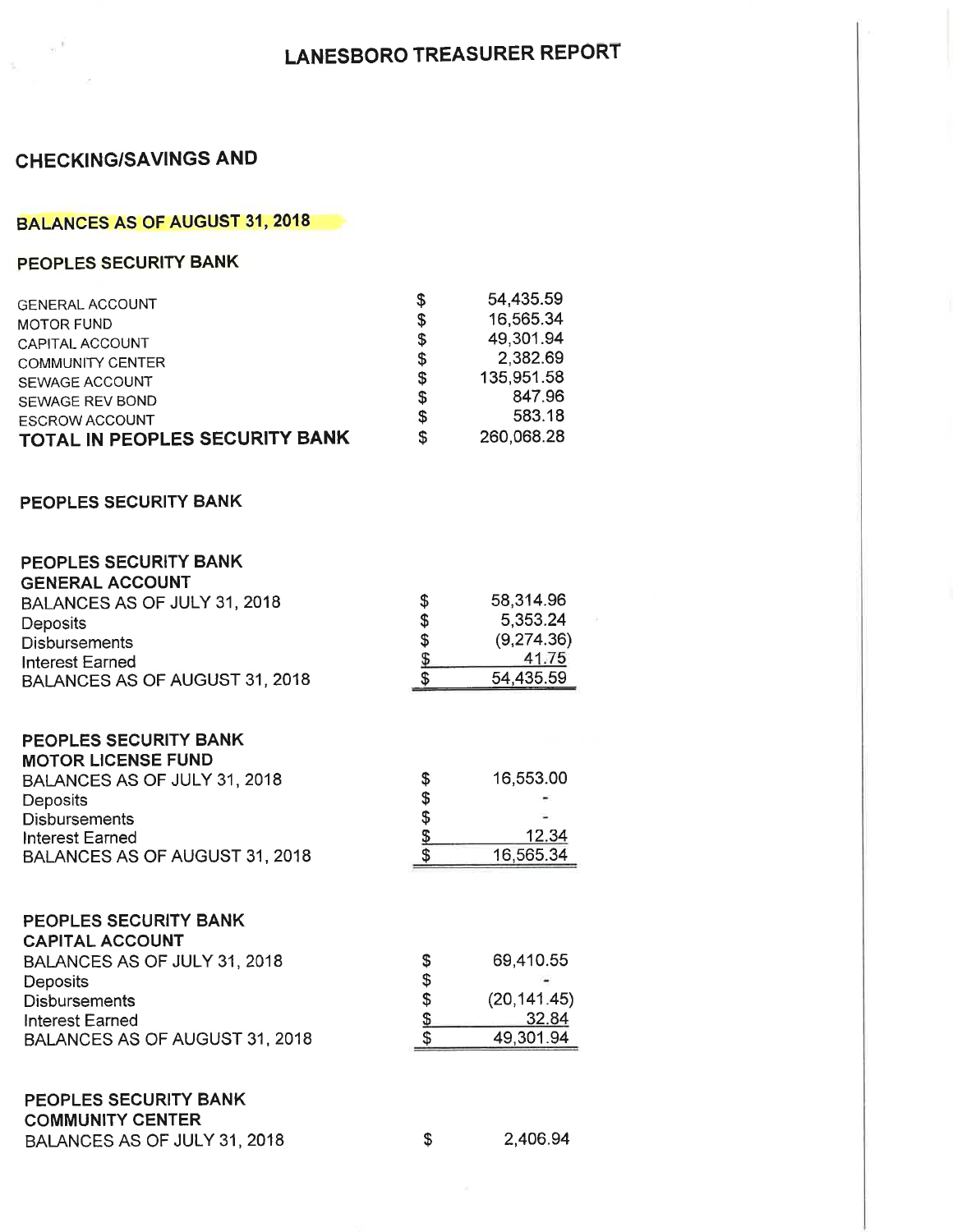|                                       |              | 150.00       |  |
|---------------------------------------|--------------|--------------|--|
| Deposits                              | 8169 89 89   | (175.97)     |  |
| <b>Disbursements</b>                  |              | 1.72         |  |
| <b>Interest Earned</b>                |              | 2,382.69     |  |
| BALANCES AS OF AUGUST 31, 2018        |              |              |  |
| PEOPLES SECURITY BANK                 |              |              |  |
| <b>SEWAGE REV ACCOUNT</b>             | \$           | 145,093.73   |  |
| BALANCES AS OF JULY 31, 2018          |              | 6,930.00     |  |
| Deposits                              |              | (16, 173.02) |  |
| <b>Disbursements</b>                  | \$\$\$\$     | 100.87       |  |
| <b>Interest Earned</b>                |              | 135,951.58   |  |
| BALANCES AS OF AUGUST 31, 2018        |              |              |  |
| PEOPLES SECURITY BANK                 |              |              |  |
| SEWAGE REV/BOND REDEMPTION & IMPROV   |              |              |  |
| BALANCES AS OF JULY 31, 2018          | \$           | 847.44       |  |
| <b>Deposits</b>                       |              |              |  |
| <b>Disbursements</b>                  | 生まま          |              |  |
| <b>Interest Earned</b>                |              | 0.52         |  |
| BALANCES AS OF AUGUST 31, 2018        |              | 847.96       |  |
|                                       |              |              |  |
| PEOPLES SECURITY BANK                 |              |              |  |
| <b>ESCROW ACCOUNT</b>                 |              |              |  |
| BALANCES AS OF JULY 31, 2018          |              | 582.80       |  |
| Deposits                              | 8169 \$9 \$9 |              |  |
| <b>Disbursements</b>                  |              |              |  |
| Interest Earned                       |              | 0.38         |  |
| <b>BALANCES AS OF AUGUST 31, 2018</b> |              | 583.18       |  |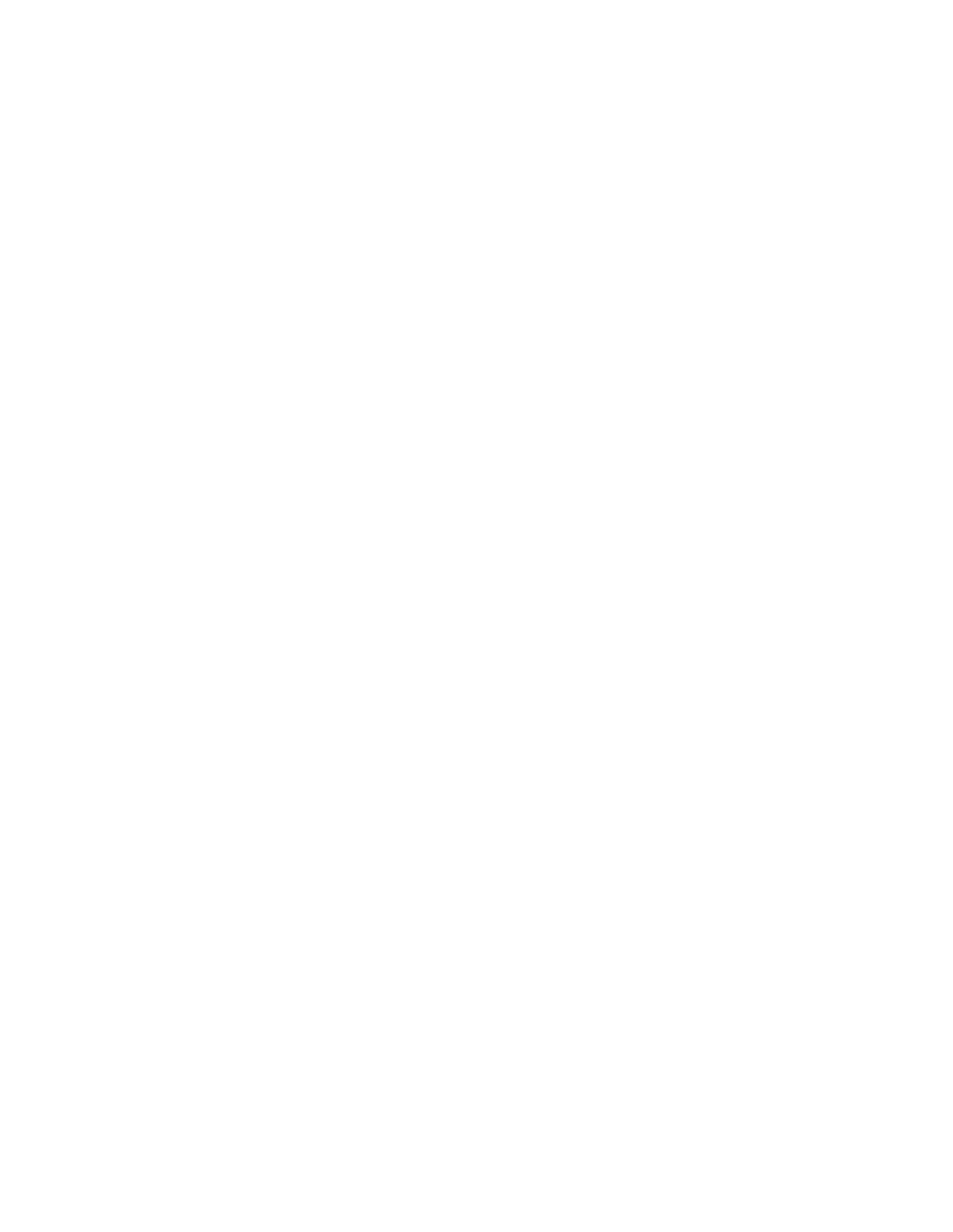1:22 PM

 $\frac{1}{\Delta t}$  .

09/10/18 Cash Basis

# **BORO OF LANESBORO** Profit & Loss January through August 2018

|                                                              | Jan - Aug 18       |
|--------------------------------------------------------------|--------------------|
|                                                              |                    |
| Income<br><b>301-REAL ESTATE CURRENT</b>                     | 40,511.72          |
| 301.10-PRIOR YEAR REAL ESTATE                                | 44,188.45          |
|                                                              | 7,907.88           |
| 301.30-REAL ESTATE DELINQUENT                                | 1,469.57           |
| 302.00-REAL ESTATE TRANSFER TAX                              | $-521.00$          |
| <b>330.00-POLICE FINES</b>                                   | 17,436.24          |
| 331.00-POLICE INCOME SCHOOL                                  | 1,936.00           |
| 331.01-POLICE INCOME-THOMPSON                                | 1,757.22           |
| 331.10-COURT FINES                                           | 173.14             |
| 331.20-STATE POLICE FINES                                    | 140.61             |
| 341.10-INTEREST INCOME GENERAL                               | 733.47             |
| 341.20- INTEREST INCOME SEWER                                | 73.12              |
| 341.30- INTEREST MOTOR LICENSE                               | 232.12             |
| 341.40- INTEREST CAPITAL RESERV                              | 9.22               |
| 341.50- INTEREST COMM CENTER                                 | 1.92               |
| 341.60- INTEREST ESCROW                                      | 3.89               |
| 341.70 SEWER REV/BOND                                        | 429.65             |
| <b>341,80 DIVIDEN INCOME</b>                                 |                    |
| 342.20 RENT OF BUILDING                                      | 2,850.00           |
| <b>355.02-MOTOR VECHILE LIQUID FUE</b>                       | 18,892.11          |
| <b>364.10- SEWER INCOME</b>                                  | 72,125.20          |
| 365.00-IMPACT FEE MONEY                                      | 32,323.48          |
| <b>Total Income</b>                                          | 242.674.01         |
| <b>Expense</b>                                               |                    |
| 400.10-PAYROLL TAXES                                         | 3,509.81           |
| 400.20- DUES & SUBSCRIPTIONS                                 | 200.00             |
| 400.30- GENERAL INSURANCE                                    | 7,854.52           |
| 400.40- INSURANCE W.C                                        | 3,557.00           |
| 403.00- TAX COLL SALARY                                      | 3,886.90           |
| 403.10- TAX COLL EXPENSES                                    | 421.27             |
| <b>403.20- TAX COLLECTOR BOND</b>                            | 15.00              |
| 405.0-SECRETARY / TREASURER SAL                              | 2,314.75           |
| 405.10-OFFICE EXPENSES / POSTAG                              | 135.97             |
| 408.10- ENGINEERING SERVICES                                 | 24,725.66          |
| 409.00- COMMUNITY CENTER UTILIT                              | 4,118.85           |
| 409.10- MAINTENANCE PROPERTY                                 | 816.50             |
| 409.20 MOUNTAIN LOAN                                         | 2,877.28           |
| 409.30 COMMUNITY CENTER SUPPLY                               | 104.85             |
| 410.00- POLICE SALARY                                        | 36,567.35          |
| 410.10-POLICE SUPPLIES, TRAININ                              | 623.17             |
| 410.20- POLICE UNIFORMS                                      | 750.00             |
| 410.30- POLICE CAR EXPENSES                                  | 2,312.46           |
| 410.40- POLICE EQUIPMENT                                     | 333.00             |
| 410.50- POLICE MISCELLANEOUS                                 | 32.50              |
| 411.10- FIRE SERVICE (HYDRANTS)                              | 1,949.35           |
| 429.10- CLERK SERVICE / SALARY                               | 2,275.00           |
| 429.30- SEWER UTILITIES                                      | 2,063.41           |
| 429.40- WASTEWATER SERVICES                                  | 36,600.17          |
| 429.60- SEWER REPAIRS                                        | 5,595.20           |
| 429.70- SEWER LOAN                                           | 10,700.74          |
| 430.10- TRACTOR FUEL / EXP                                   | 1,975.85           |
| 432-.371 GROUNDS MAINTENANCE                                 | 1,630.75           |
|                                                              |                    |
| 432.10- MAINTAINCE OF ROADS<br><b>434.00-STREET LIGHTING</b> | 7,055.69           |
| 437.10-REPAIR OF TOOLS / MACHIN                              | 5,914.42<br>191.39 |
| <b>Total Expense</b>                                         | 171,108.81         |
| Net Income                                                   | 71,565.20          |
|                                                              |                    |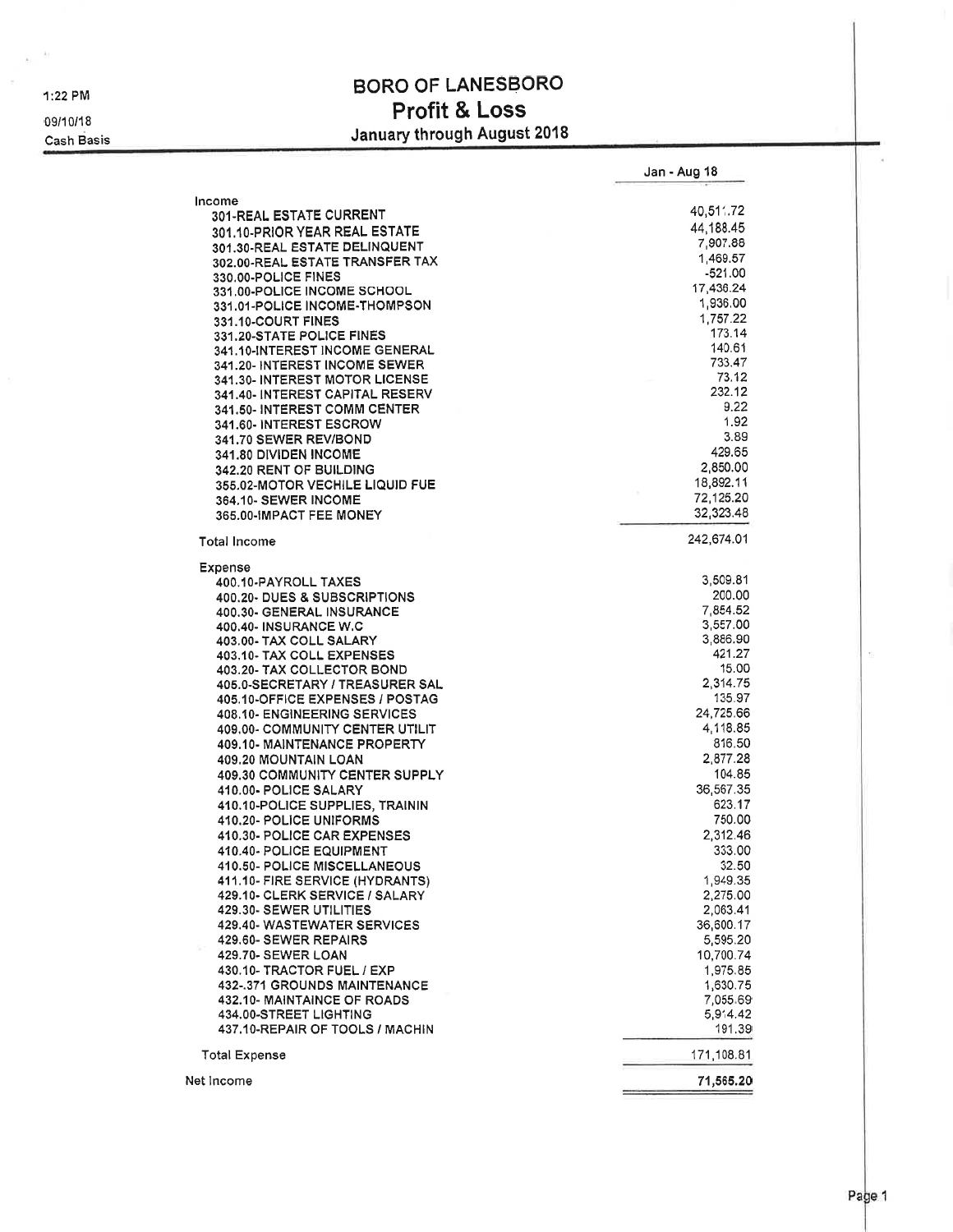# **CHECKING/SAVINGS AND**

Q

# BALANCES AS OF JULY 31, 2018

# PEOPLES SECURITY BANK

| <b>GENERAL ACCOUNT</b>                | \$<br>58,314.96  |
|---------------------------------------|------------------|
|                                       | \$<br>16,553.00  |
| <b>MOTOR FUND</b>                     | 69,410.55        |
| CAPITAL ACCOUNT                       | \$               |
| <b>COMMUNITY CENTER</b>               | \$<br>2,406.94   |
| SEWAGE ACCOUNT                        | \$<br>145,093.73 |
|                                       | \$<br>847.96     |
| SEWAGE REV BOND                       | 583.18           |
| <b>ESCROW ACCOUNT</b>                 | \$               |
| <b>TOTAL IN PEOPLES SECURITY BANK</b> | \$<br>293,210.32 |
|                                       |                  |
| PEOPLES SECURITY BANK                 |                  |
|                                       |                  |

| PEOPLES SECURITY BANK<br><b>GENERAL ACCOUNT</b><br>BALANCES AS OF JUNE 30, 2018<br>Deposits<br><b>Disbursements</b><br>Interest Earned<br>BALANCES AS OF JULY 31, 2018        | \$<br>\$\$\$\$   | 53,541.05<br>14,947.40<br>(10, 211.16)<br>37.67<br>58,314.96 |
|-------------------------------------------------------------------------------------------------------------------------------------------------------------------------------|------------------|--------------------------------------------------------------|
| PEOPLES SECURITY BANK<br><b>MOTOR LICENSE FUND</b><br>BALANCES AS OF JUNE 30, 2018<br>Deposits<br><b>Disbursements</b><br>Interest Earned<br>BALANCES AS OF JULY 31, 2018     | \$<br>8169 49 49 | 16,542.12<br>10.88<br>16,553.00                              |
| PEOPLES SECURITY BANK<br><b>CAPITAL ACCOUNT</b><br>BALANCES AS OF JUNE 30, 2018<br><b>Deposits</b><br><b>Disbursements</b><br>Interest Earned<br>BALANCES AS OF JULY 31, 2018 | 315 \$ \$\$      | 37,041.26<br>32,323.48<br>45.81<br>69,410.55                 |
| PEOPLES SECURITY BANK<br><b>COMMUNITY CENTER</b><br>BALANCES AS OF JUNE 30, 2018                                                                                              | \$               | 2,322.58                                                     |

80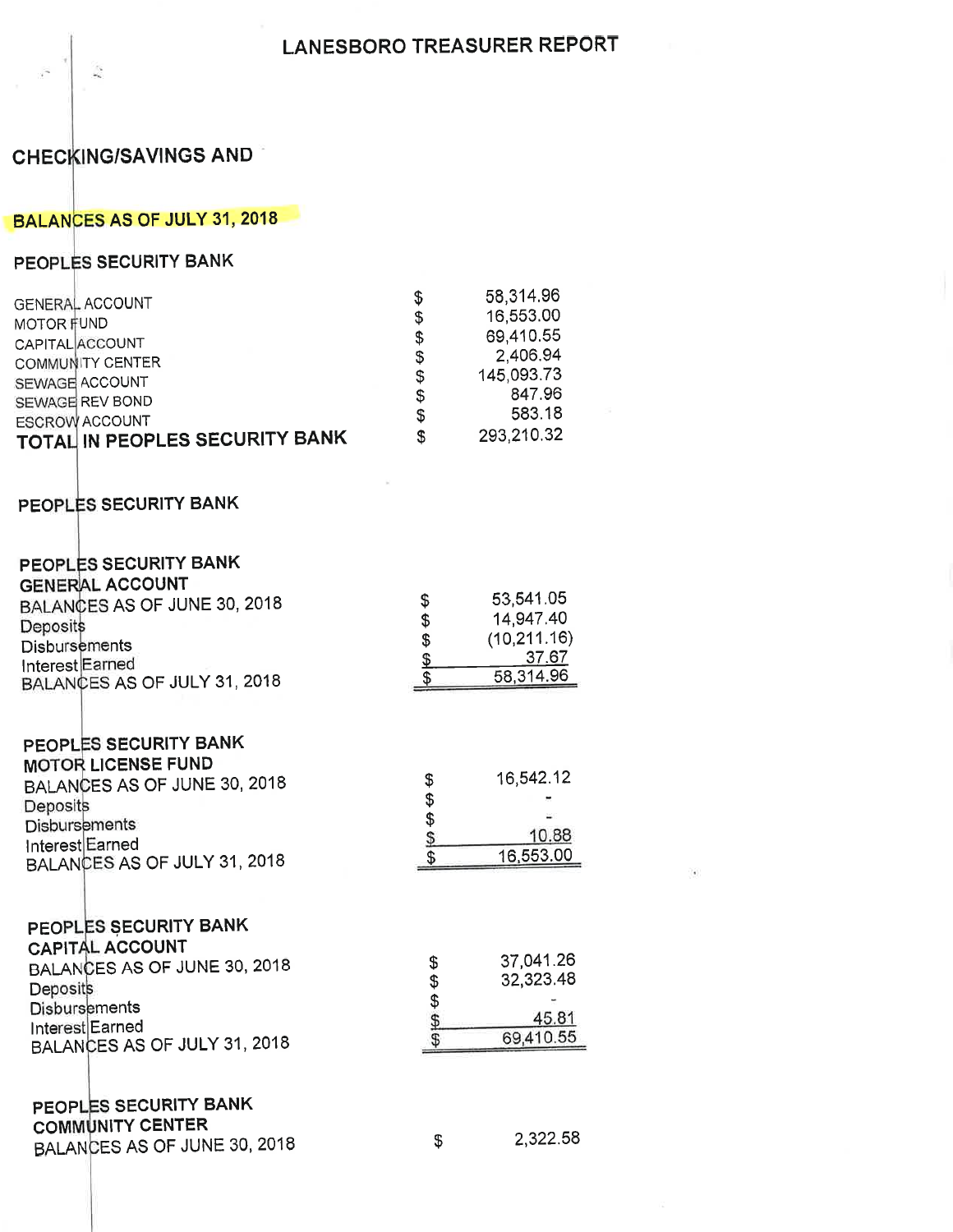| Deposits<br><b>Disbursements</b><br>Interest Earned<br>BALANCES AS OF JULY 31, 2018                                                                                                                                                              | 696969        | 350.00<br>(267.19)<br>1.55<br>2,406.94                               |
|--------------------------------------------------------------------------------------------------------------------------------------------------------------------------------------------------------------------------------------------------|---------------|----------------------------------------------------------------------|
| PEOPLES SECURITY BANK<br><b>SEWAGE REV ACCOUNT</b><br>BALANCES AS OF JUNE 30, 2018<br><b>Deposits</b><br><b>Disbursements</b><br>Interest Earned<br>BALANCES AS OF JULY 31, 2018<br>PEOPLES SECURITY BANK<br>SEWAGE REV/BOND REDEMPTION & IMPROV | \$<br>\$\$\$  | 133,433.64<br>12,095.90<br>(528.63)<br>92.82<br>145,093.73<br>847.44 |
| BALANCES AS OF JUNE 30, 2018<br>Deposits<br><b>Disbursements</b><br>Interest Earned<br>BALANCES AS OF JULY 31, 2018                                                                                                                              | 1000000<br>\$ | 0.52<br>847.96                                                       |
| PEOPLES SECURITY BANK<br><b>ESCROW ACCOUNT</b><br>BALANCES AS OF JUNE 30, 2018<br>Deposits<br><b>Disbursements</b><br>Interest Earned<br>BALANCES AS OF JULY 31, 2018                                                                            | \$\$\$\$\$    | 582.80<br>0.38<br>583.18                                             |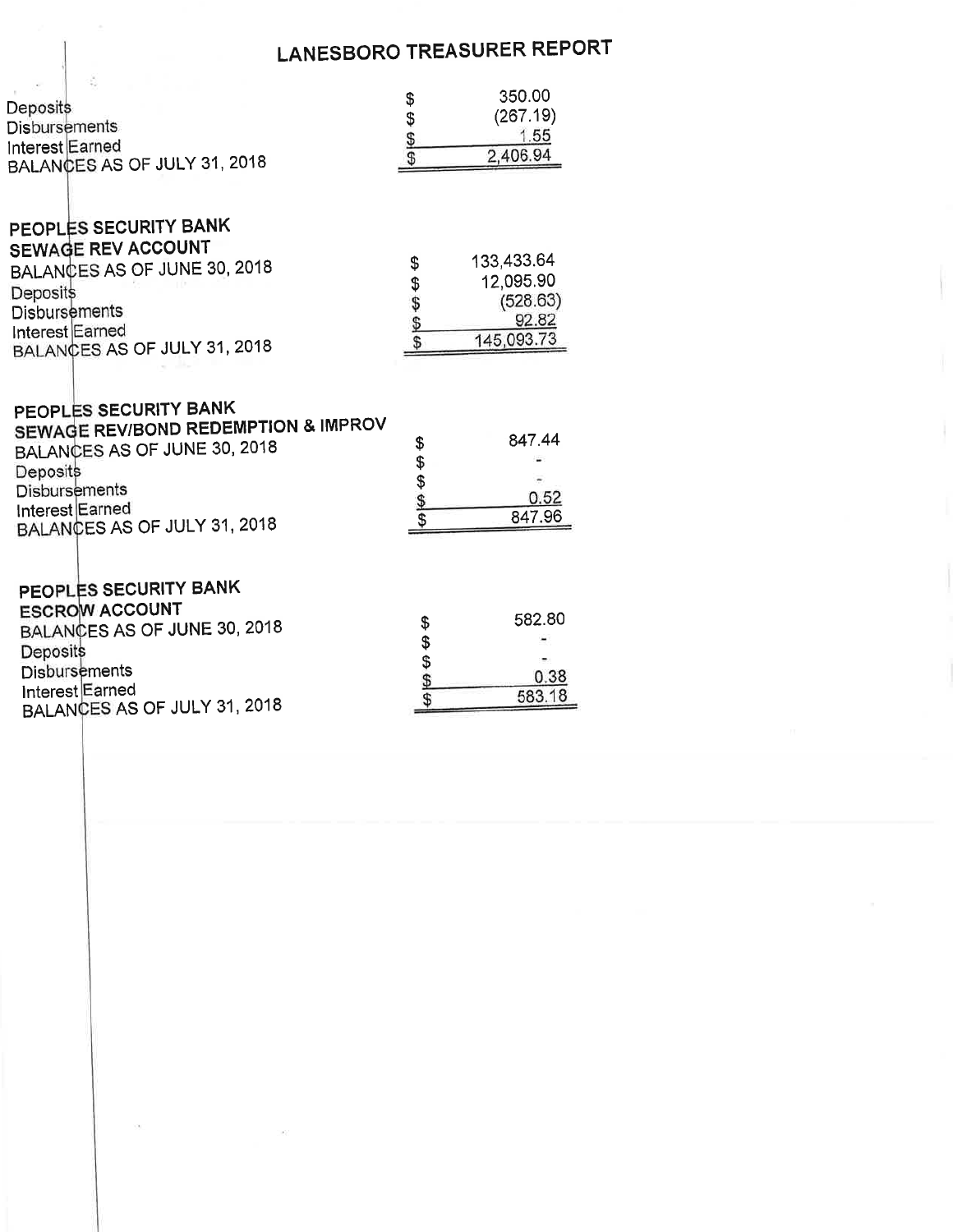12:16 PM

 $\bar{\Xi}$ 

09/10/18

Cash Basis

 $\bar{\nu}$ 

# **BORO OF LANESBORO** Expenses by Vendor Detail

| <b>Type</b>                                   | Date                                   | Num                    | Account                                                  | Cir | Split                                          | Paid Amount                |
|-----------------------------------------------|----------------------------------------|------------------------|----------------------------------------------------------|-----|------------------------------------------------|----------------------------|
| <b>ADAMS CABLE</b><br>Check                   | 07/10/2018                             | 5771                   | 409.00- COMMUNIT                                         |     | 100.00-PEOPL                                   | 34.99                      |
| <b>Total ADAMS CABLE</b>                      |                                        |                        |                                                          |     |                                                | 34.99                      |
| ANGELO VENTRESCA ASSOCIATES<br>Check<br>Check | 07/10/2018<br>07/10/2018               | 5773<br>1900           | 405.0-SECRETARY<br>429.10- CLERK SE                      |     | 100.00-PEOPL<br>102.00- PEOP                   | 362.00<br>325.00           |
| Total ANGELO VENTRESCA ASSOCIATES             |                                        |                        |                                                          |     |                                                | 687.00                     |
| <b>CHRIS TREIBLE</b><br>Check                 | 07/25/2018                             | 538                    | 342.20 RENT OF B                                         |     | 105.00-COMM                                    | 50,00                      |
| <b>Total CHRIS TREIBLE</b>                    |                                        |                        |                                                          |     |                                                | 50.00                      |
| DALE ROCKWELL<br>Bill<br>Bill                 | 07/25/2018<br>07/25/2018               | 07252<br>07252         | 409.30 COMMUNIT<br>409.10- MAINTENA                      |     | Accounts Paya<br>Accounts Paya                 | 25.67<br>60.00             |
| Total DALE ROCKWELL                           |                                        |                        |                                                          |     |                                                | 85.67                      |
| <b>DELTA</b><br>Check                         | 07/31/2018                             | 105                    | 408.10- ENGINEERI                                        |     | 104.00- CAPIT                                  | 20,141.45                  |
| <b>Total DELTA</b>                            |                                        |                        |                                                          |     |                                                | 20,141.45                  |
| DERWOOD ARNOLD<br>Check                       | 07/23/2018                             | 536                    | 342.20 RENT OF B.                                        |     | 105.00-COMM                                    | 50.00                      |
| Total DERWOOD ARNOLD                          |                                        |                        |                                                          |     |                                                | 50.00                      |
| <b>EMC INSURANCE</b><br>Bill                  | 07/25/2018                             | X-869                  | 400.30- GENERAL L.,                                      |     | Accounts Paya                                  | 1,083.83                   |
| <b>Total EMC INSURANCE</b>                    |                                        |                        |                                                          |     |                                                | 1,083.83                   |
| ENVIRONMENTAL SERVICE CORP<br>Check           | 07/31/2018                             | 1906                   | 429.60- SEWER RE                                         |     | 102.00- PEOP                                   | 3,425.20                   |
| Total ENVIRONMENTAL SERVICE CORP              |                                        |                        |                                                          |     |                                                | 3,425.20                   |
| <b>F. JAMES MABY</b><br>Check<br>Bill<br>Bill | 07/02/2018<br>07/16/2018<br>07/30/2018 | 5766<br>07162<br>07302 | 432-.371 GROUND<br>432-.371 GROUND<br>432-.371 GROUND    |     | 100.00-PEOPL<br>Accounts Paya<br>Accounts Paya | 253.00<br>230.00<br>184.00 |
| Total F. JAMES MABY                           |                                        |                        |                                                          |     |                                                | 667.00                     |
| <b>FRONTIER</b><br>Check<br>Check<br>Check    | 07/10/2018<br>07/16/2018<br>07/16/2018 | 1901<br>5776<br>1903   | 429.30- SEWER UT<br>409.00- COMMUNIT<br>429.30- SEWER UT |     | 102.00- PEOP<br>100.00-PEOPL<br>102.00- PEOP   | 38.16<br>148.72<br>54.69   |
| <b>Total FRONTIER</b>                         |                                        |                        |                                                          |     |                                                | 241.57                     |
| <b>GARY STUMBO</b><br>Check                   | 07/23/2018                             | 537                    | 342.20 RENT OF B.m                                       |     | 105.00-COMM                                    | 50.00                      |
| <b>Total GARY STUMBO</b>                      |                                        |                        |                                                          |     |                                                | 50.00                      |
| <b>HINDS OIL</b><br>Check<br>Check            | 07/10/2018<br>07/10/2018               | 5770<br>5770           | 410.30- POLICE CA.a<br>430.10- TRACTOR                   |     | 100.00-PEOPL<br>100.00-PEOPL                   | 293.08<br>46.66            |
| Total HINDS OIL                               |                                        |                        |                                                          |     |                                                | 339.74                     |
| <b>LYONS PLUMBING</b><br>Check                | 07/02/2018                             | 5769                   | 409.10- MAINTENA                                         |     | 100.00-PEOPL.2                                 | 228.50                     |
| <b>Total LYONS PLUMBING</b>                   |                                        |                        |                                                          |     |                                                | 228.50                     |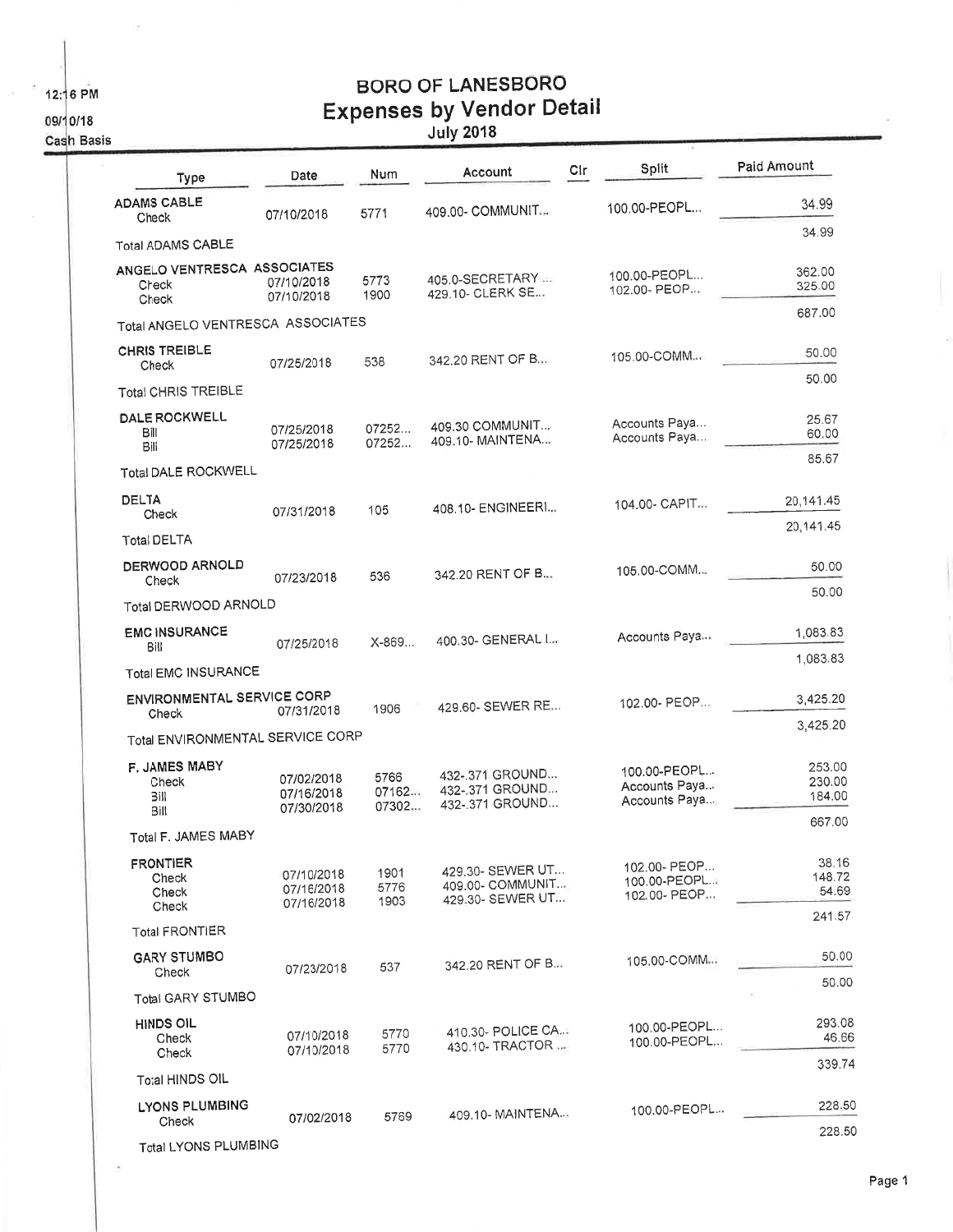12:16 PM

09/10/18

Cash Basis

# **BORO OF LANESBORO** Expenses by Vendor Detail

| <b>Type</b>                           | Date                                   | Num                  | Account                                                   | Cir | Split                                        | Paid Amount               |
|---------------------------------------|----------------------------------------|----------------------|-----------------------------------------------------------|-----|----------------------------------------------|---------------------------|
| <b>NBT BANK</b><br>Check              | 07/02/2018                             | 5767                 | 409.20 MOUNTAIN                                           |     | 100.00-PEOPL                                 | 359.66                    |
| <b>Total NBT BANK</b>                 |                                        |                      |                                                           |     |                                              | 359.66                    |
| <b>NORTH END ELECTRIC</b><br>Check    | 07/31/2018                             | 1905                 | 429.60- SEWER RE                                          |     | 102.00- PEOP                                 | 1,390.00                  |
| Total NORTH END ELECTRIC              |                                        |                      |                                                           |     |                                              | 1,390.00                  |
| <b>PAWC</b><br>Check<br>Bill          | 07/11/2018<br>07/25/2018               | 5774<br>07111        | 411.10- FIRE SERV<br>409.00- COMMUNIT                     |     | 100.00-PEOPL<br>Accounts Paya                | 260.99<br>66.57           |
| <b>Total PAWC</b>                     |                                        |                      |                                                           |     |                                              | 327.56                    |
| PENELEC<br>Check<br>Check<br>Check    | 07/02/2018<br>07/11/2018<br>07/16/2018 | 5768<br>1902<br>5775 | 434.00-STREET LIG<br>429.30- SEWER UT<br>409.00- COMMUNIT |     | 100.00-PEOPL<br>102.00- PEOP<br>100.00-PEOPL | 728.48<br>110.78<br>98.81 |
| <b>Total PENELEC</b>                  |                                        |                      |                                                           |     |                                              | 938.07                    |
| <b>PSAB</b><br>Bill                   | 07/16/2018                             | 23631                | 400.20- DUES & SU                                         |     | Accounts Paya                                | 49.00                     |
| <b>Total PSAB</b>                     |                                        |                      |                                                           |     |                                              | 49.00                     |
| <b>TJ'S AUTO SUPPLY</b><br>Check      | 07/10/2018                             | 5772                 | 410.10-POLICE SU                                          |     | 100.00-PEOPL                                 | 61.82                     |
| Total TJ'S AUTO SUPPLY                |                                        |                      |                                                           |     |                                              | 61.82                     |
| TRI BORO MUNICIPAL AUTHORITY<br>Check | 07/25/2018                             | 1904                 | 429.40-WASTEWA                                            |     | 102.00- PEOP                                 | 10.740.46                 |
| Total TRI BORO MUNICIPAL AUTHORITY    |                                        |                      |                                                           |     |                                              | 10.740.46                 |
| <b>TOTAL</b>                          |                                        |                      |                                                           |     |                                              | 40,951.52                 |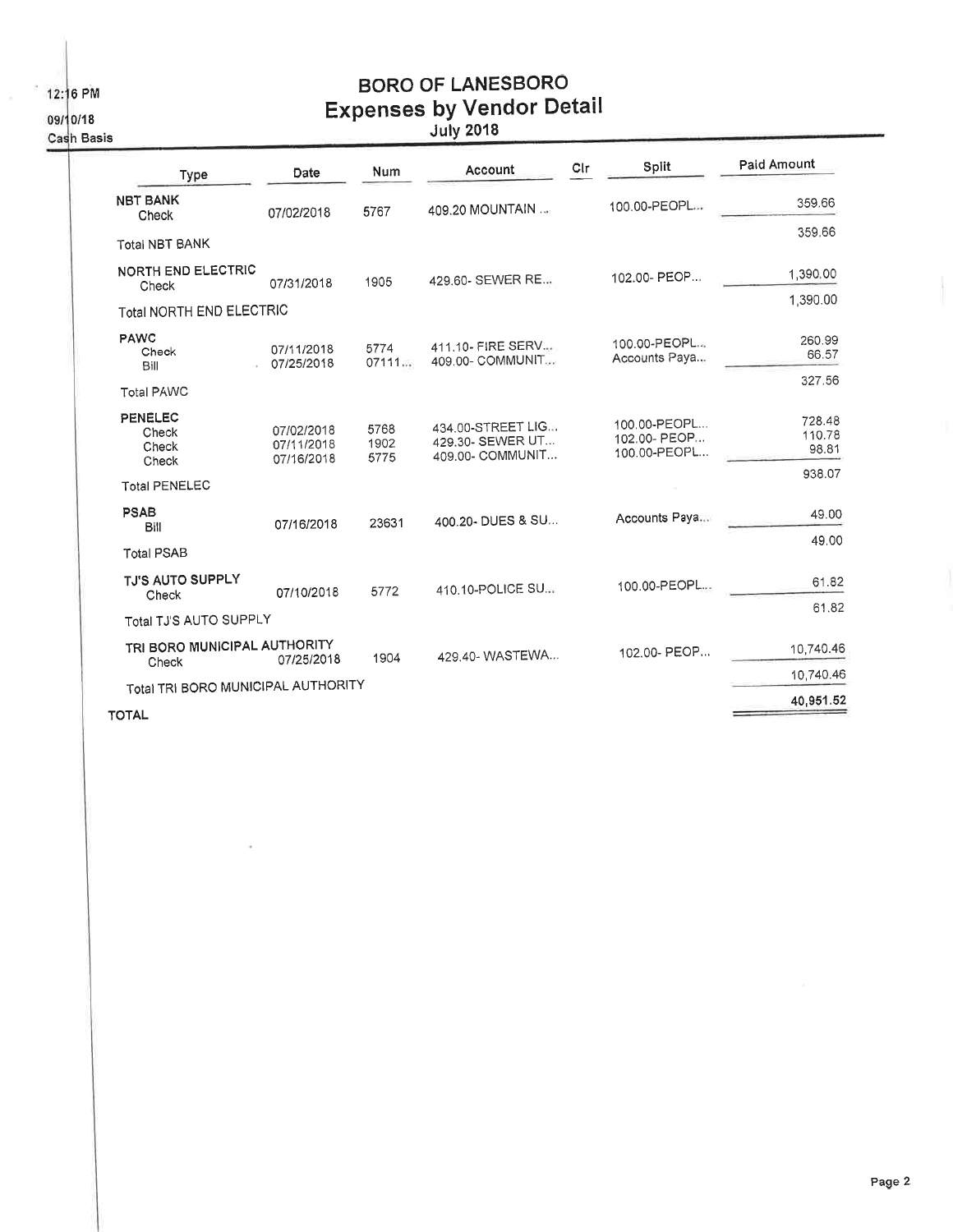10:49 AM

 $\hat{V}$ 

## 08/10/18

Cash Basis

# **BORO OF LANESBORO** Income by Customer Detail

| Type                                                                                                                                                                                                                                                                      | Date                                                                                                                                                                                                                                                                                               | Account                                                                                                                                                                                                                                                                                                                                                                                                                                                                                                                                            | Paid Amount                                                                                                                                                                                                                                                         |
|---------------------------------------------------------------------------------------------------------------------------------------------------------------------------------------------------------------------------------------------------------------------------|----------------------------------------------------------------------------------------------------------------------------------------------------------------------------------------------------------------------------------------------------------------------------------------------------|----------------------------------------------------------------------------------------------------------------------------------------------------------------------------------------------------------------------------------------------------------------------------------------------------------------------------------------------------------------------------------------------------------------------------------------------------------------------------------------------------------------------------------------------------|---------------------------------------------------------------------------------------------------------------------------------------------------------------------------------------------------------------------------------------------------------------------|
| <b>CHECK</b><br>Invoice<br>Invoice<br>Invoice<br>Invoice<br>Invoice<br>Invoice<br>Invoice<br>Invoice<br>Invoice<br>Invoice<br>Invoice<br>Invoice<br>Invoice<br>Invoice<br>Invoice<br>Invoice<br>Invoice<br>Invoice<br>Invoice<br>Invoice<br>Invoice<br><b>Total CHECK</b> | 07/02/2018<br>07/02/2018<br>07/02/2018<br>07/02/2018<br>07/02/2018<br>07/02/2018<br>07/09/2018<br>07/09/2018<br>07/09/2018<br>07/16/2018<br>07/16/2018<br>07/16/2018<br>07/16/2018<br>07/16/2018<br>07/16/2018<br>07/23/2018<br>07/23/2018<br>07/23/2018<br>07/23/2018<br>07/30/2018<br>07/30/2018 | 301.10-PRIOR YEAR REAL<br>302.00-REAL ESTATE TRAN<br>331.00-POLICE INCOME SC<br>364.10- SEWER INCOME<br>364.10- SEWER INCOME<br>364.10- SEWER INCOME<br>342.20 RENT OF BUILDING<br>365.00-IMPACT FEE MONEY<br>364.10- SEWER INCOME<br>301.10-PRIOR YEAR REAL<br>342.20 RENT OF BUILDING<br>342.20 RENT OF BUILDING<br>331.01-POLICE INCOME-TH<br>331.10-COURT FINES<br>364.10- SEWER INCOME<br>341.80 DIVIDEN INCOME<br>301.30-REAL ESTATE DELI<br>364.10- SEWER INCOME<br>364.10- SEWER INCOME<br>302.00-REAL ESTATE TRAN<br>364.10- SEWER INCOME | 31,420.08<br>186.20<br>2,657.76<br>1,015.00<br>1,419.00<br>2,901.00<br>50.00<br>32,323.48<br>1,001.00<br>7,768.37<br>150.00<br>150.00<br>352.00<br>202.48<br>1,480.00<br>429.65<br>3,159.56<br>1.133.00<br>2,011.00<br>191.38<br>1,135.90<br>91,136.86<br>91,136.86 |
| <b>TOTAL</b>                                                                                                                                                                                                                                                              |                                                                                                                                                                                                                                                                                                    |                                                                                                                                                                                                                                                                                                                                                                                                                                                                                                                                                    |                                                                                                                                                                                                                                                                     |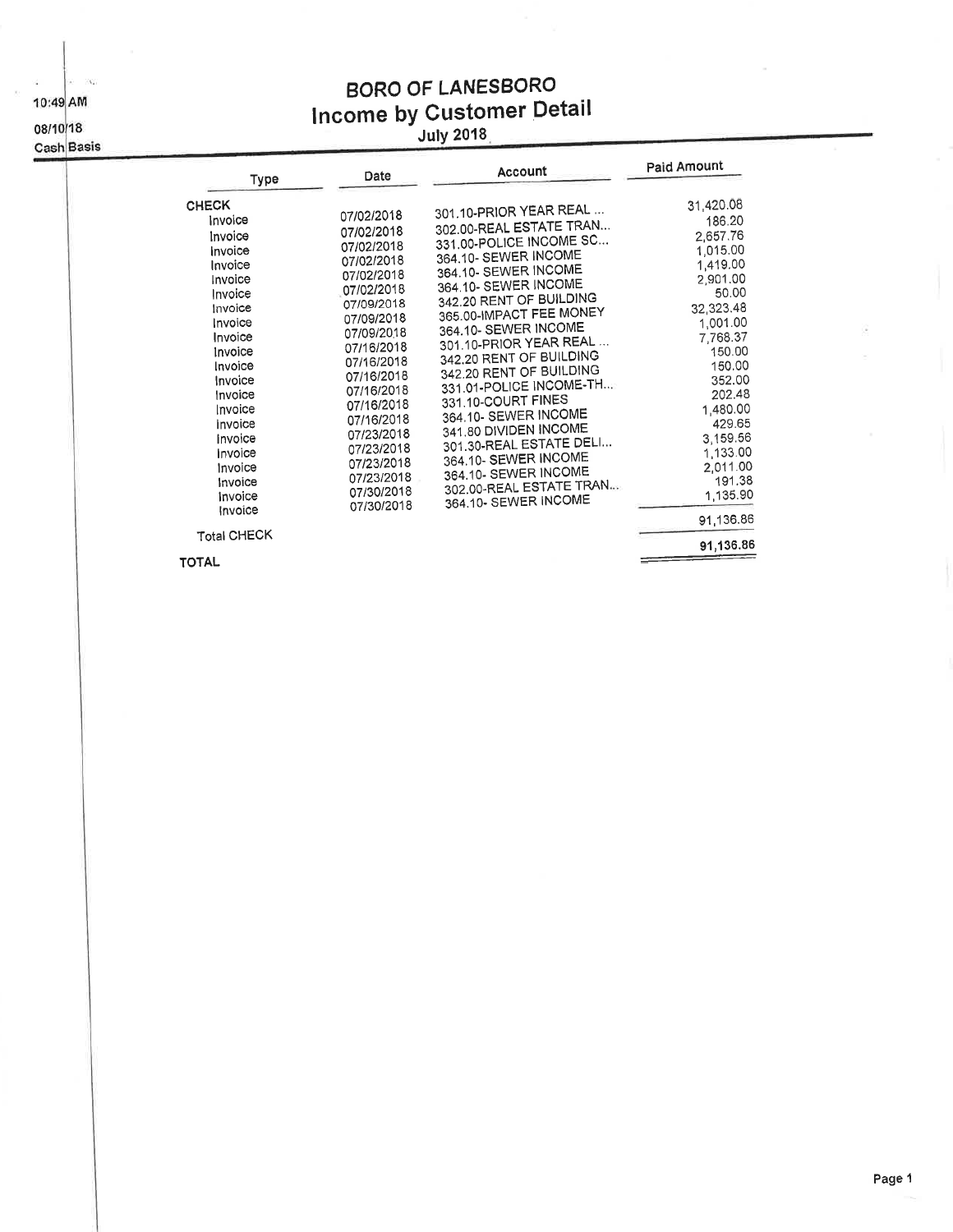1:05 PM 09/10/18 Cash Basis

# **BORO OF LANESBORO** Profit & Loss January through July 2018

|                                 | Jan - Jul 18 |
|---------------------------------|--------------|
| Income                          | 38,550.15    |
| 301-REAL ESTATE CURRENT         | 44,188.45    |
| 301.10-PRIOR YEAR REAL ESTATE   | 5,312.77     |
| 301.30-REAL ESTATE DELINQUENT   |              |
| 302.00-REAL ESTATE TRANSFER TAX | 1,333.08     |
| 331.00-POLICE INCOME SCHOOL     | 17,436.24    |
| 331.01-POLICE INCOME-THOMPSON   | 1,584,00     |
| 331.10-COURT FINES              | 1,449.15     |
| 331.20-STATE POLICE FINES       | 173.14       |
| 341.10-INTEREST INCOME GENERAL  | 98.86        |
| 341.20- INTEREST INCOME SEWER   | 632.60       |
| 341.30- INTEREST MOTOR LICENSE  | 60.78        |
| 341.40- INTEREST CAPITAL RESERV | 199.28       |
| 341.50- INTEREST COMM CENTER    | 7.50         |
| 341.60- INTEREST ESCROW         | 1.92         |
|                                 | 3,31         |
| 341.70 SEWER REV/BOND           | 429.65       |
| 341.80 DIVIDEN INCOME           | 2,750.00     |
| 342.20 RENT OF BUILDING         |              |
| 355.02-MOTOR VECHILE LIQUID FUE | 18,892.11    |
| 364.10- SEWER INCOME            | 65,195.20    |
| 365.00-IMPACT FEE MONEY         | 32,323.48    |
| Total Income                    | 230,621.67   |
| Expense                         | 3,078.96     |
| 400.10-PAYROLL TAXES            | 200.00       |
| 400.20- DUES & SUBSCRIPTIONS    |              |
| 400.30- GENERAL INSURANCE       | 6,767.30     |
| 400.40- INSURANCE W.C           | 3,557.00     |
| 403.00- TAX COLL SALARY         | 3,886.90     |
| 403.10- TAX COLL EXPENSES       | 421.27       |
| 403.20- TAX COLLECTOR BOND      | 15.00        |
| 405.0-SECRETARY / TREASURER SAL | 1,784.00     |
| 405.10-OFFICE EXPENSES / POSTAG | 110.00       |
| 408.10- ENGINEERING SERVICES    | 24,725.66    |
| 409.00- COMMUNITY CENTER UTILIT | 3,783.68     |
| 409.10- MAINTENANCE PROPERTY    | 816.50       |
| 409.20 MOUNTAIN LOAN            | 2,517.62     |
| 409.30 COMMUNITY CENTER SUPPLY  | 104.85       |
| 410.00- POLICE SALARY           | 31,814.52    |
| 410.10-POLICE SUPPLIES, TRAININ | 370.71       |
|                                 | 750.00       |
| 410.20- POLICE UNIFORMS         | 1,989.70     |
| 410.30- POLICE CAR EXPENSES     | 333.00       |
| 410.40- POLICE EQUIPMENT        | 12.50        |
| 410.50- POLICE MISCELLANEOUS    | 1,688.36     |
| 411.10- FIRE SERVICE (HYDRANTS) | 1,950.00     |
| 429.10- CLERK SERVICE / SALARY  |              |
| 429.30- SEWER UTILITIES         | 1,771.05     |
| 429.40- WASTEWATER SERVICES     | 36,600.17    |
| 429.60- SEWER REPAIRS           | 5,595.20     |
| 429.70- SEWER LOAN              | 10,700.74    |
| 430.10- TRACTOR FUEL / EXP      | 1,951.51     |
| 432-.371 GROUNDS MAINTENANCE    | 1,377.75     |
| 432.10- MAINTAINCE OF ROADS     | 7,055.69     |
| 434.00-STREET LIGHTING          | 5,225.75     |
| 437.10-REPAIR OF TOOLS / MACHIN | 191.39       |
| <b>Total Expense</b>            | 161,146.78   |
| Net Income                      | 69,474.89    |
|                                 |              |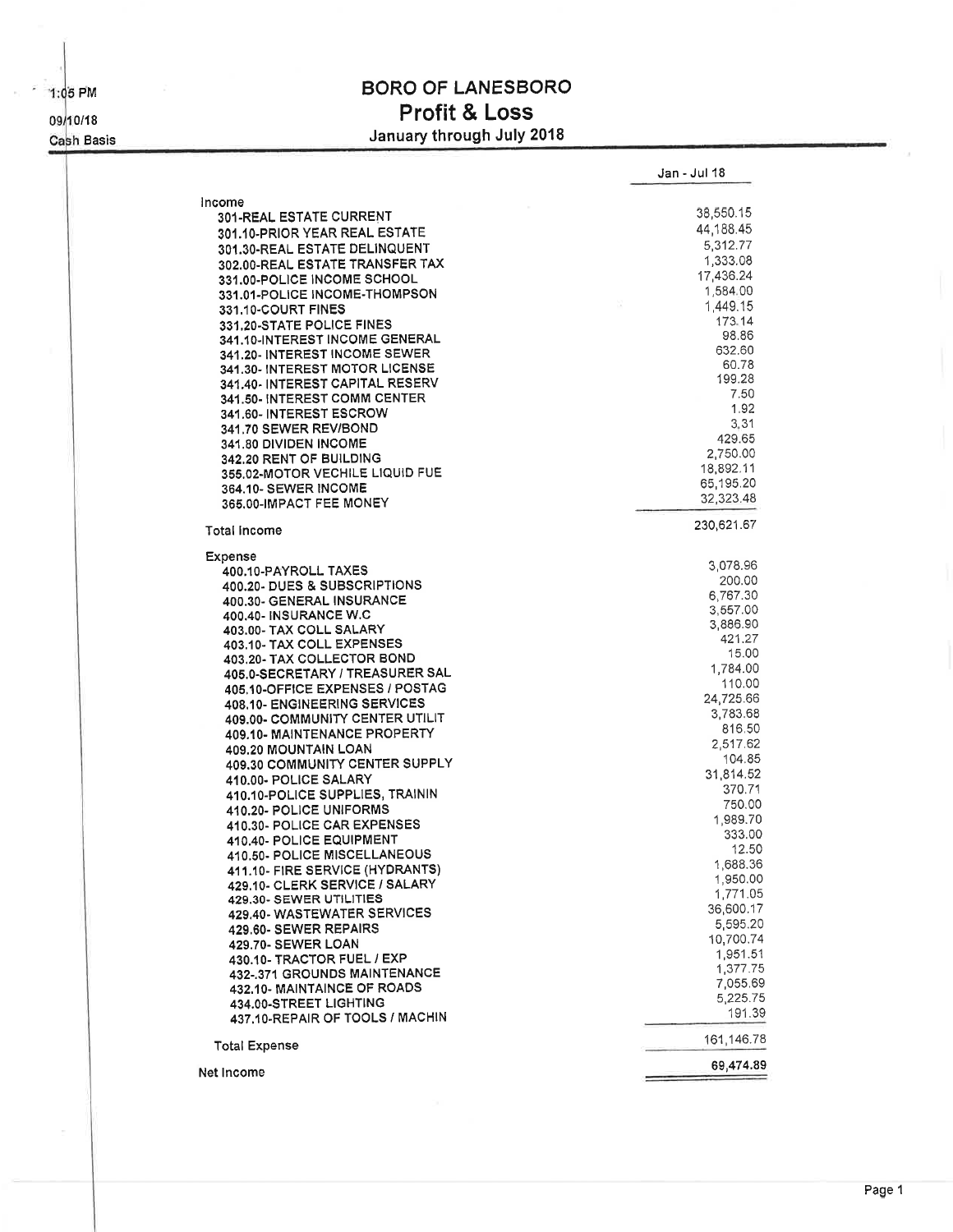

**SWN Production Company, LLC** P O Box 12359 Spring, Texas 77391-2359 www.swn.com

August 13, 2018

**LANESBORO BOROUGH PO BOX 214** SUSQUEHANNA, PA 18847

SUBJECT: **RENEWAL PERMIT TO DRILL** NOWICKI NORTH 1H & 2H & NOWICKI SOUTH 5H & 6H **OAKLAKD TOWNSHIP** SUSQUEHANNA COUNTY, PENNSYLVANIA

Southwestern Energy will be renewing the Permit to Drill on the proposed subject well. This renewal requires notice to the surface owner where the well is located, the surface owners where a water source has been identified within 3000' of the proposed well, and municipalities of interest. No action is required by you.

Sent herein is a copy of the following documents for your records:

- Well Location Plat (DEP Form 5500-PM-OG0002)
- Landowner Notification of Well Drilling (DEP Form 5500-FM-OG0052)

If you have any questions or concerns, please contact me at 832-796-2827 or Marion Jones@swn.com.

Respectfully,

**SWN Production Company, LLC** 

Marion Jones

**Marion Jones Regulatory Team Assistant** 

**Enclosures**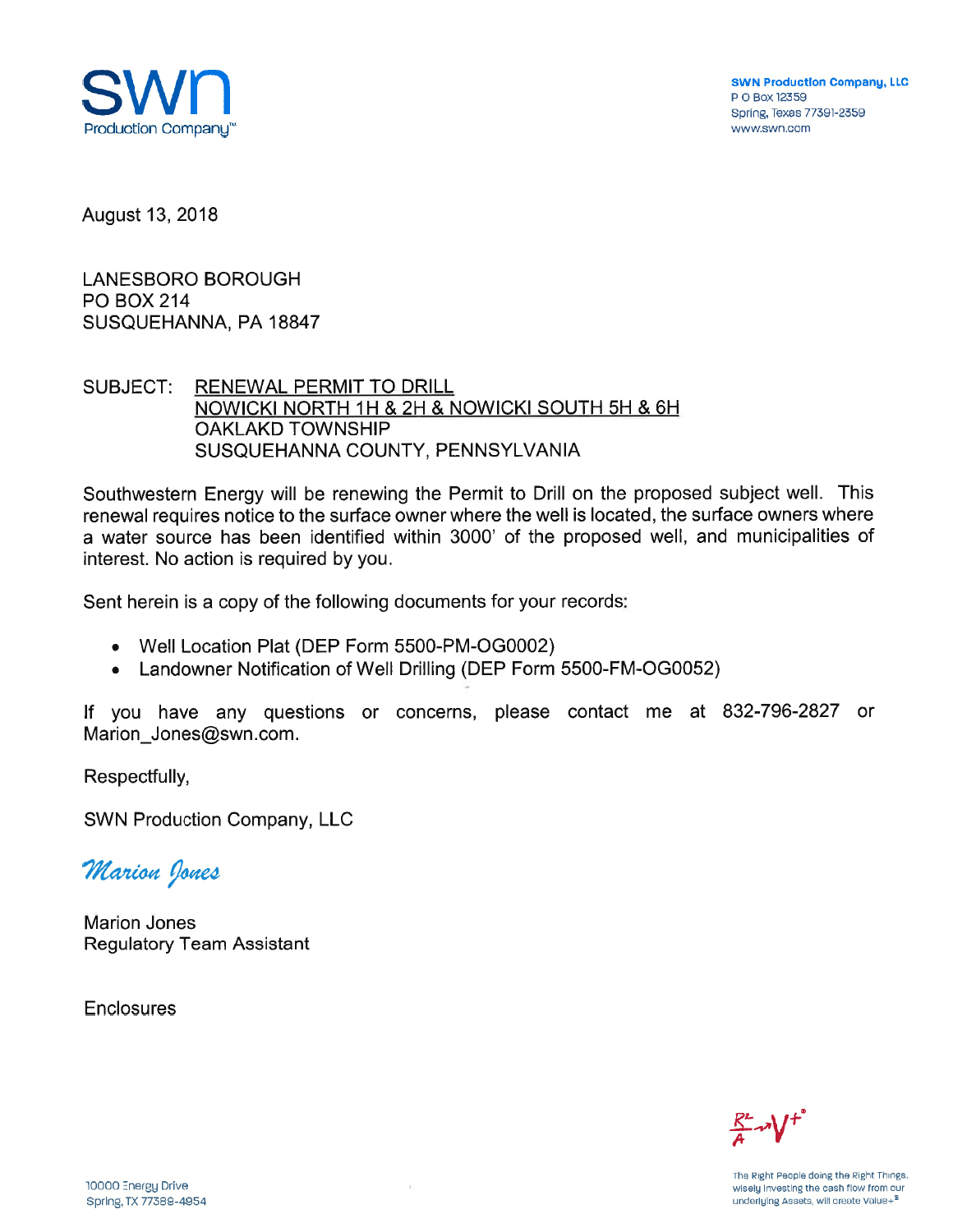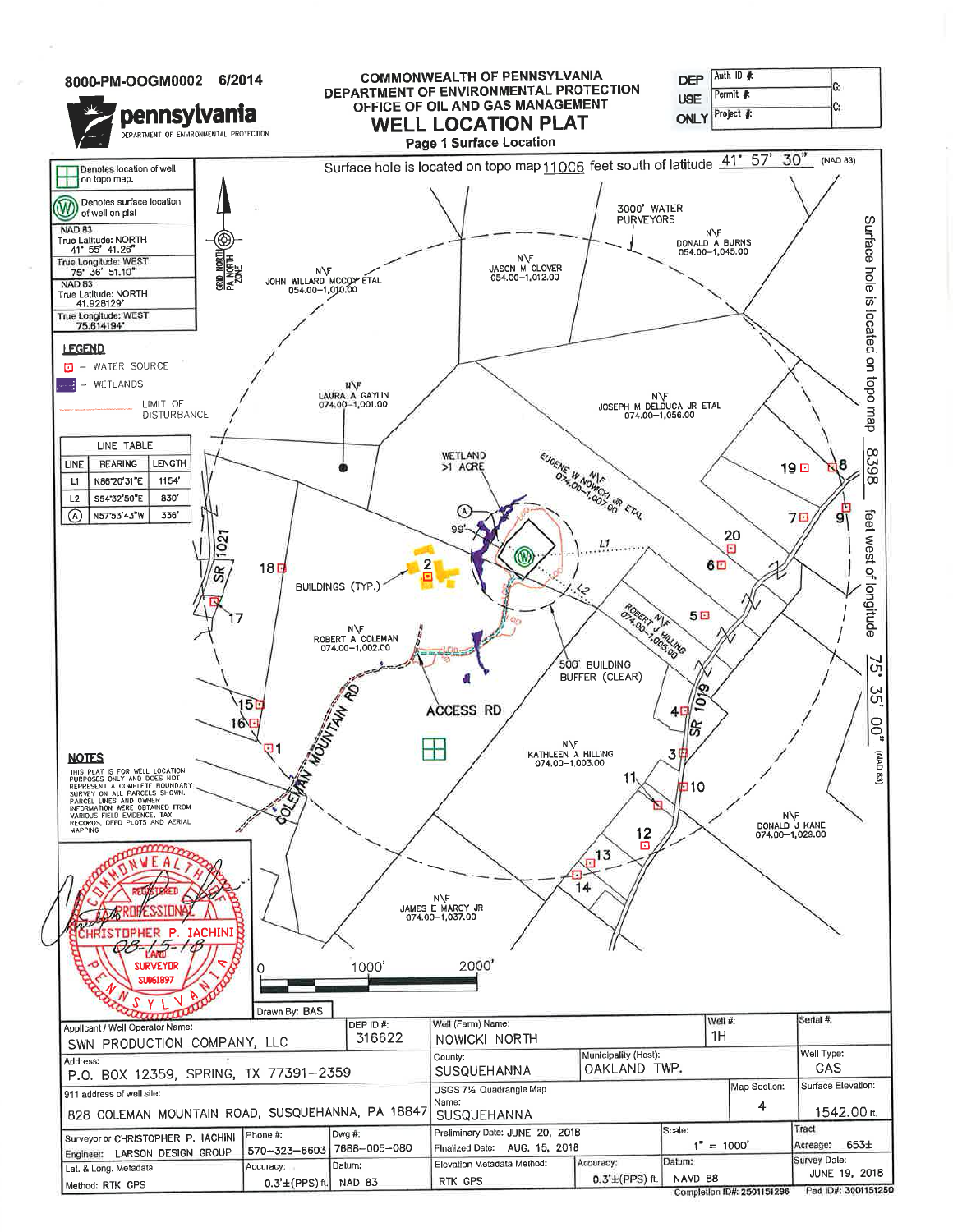#### 8000-PM-OOGM0002 6/2014

**pennsylvan**ia

DEPARTMENT OF ENVIRONMENTAL PROTECTION

#### **COMMONWEALTH OF PENNSYLVANIA** DEPARTMENT OF ENVIRONMENTAL PROTECTION OFFICE OF OIL AND GAS MANAGEMENT **WELL LOCATION PLAT**

| DEP Auth ID                               |  |
|-------------------------------------------|--|
| USE $\sqrt{\mathsf{Permit}\, \mathbf{F}}$ |  |
| <b>ONLY</b> Project #                     |  |

**Page 2 Notifications** 

DEP Statewide toll-free phone number for reporting cases of water contamination which may be associated with development of oil and gas resources is 1-866-255-5158.

| Applicant / Well Operator Name:                                                                       | DEP ID#: |               | Well(Farm) Name:                        | Well #:                                                                        | Serial #:                                    |                     |
|-------------------------------------------------------------------------------------------------------|----------|---------------|-----------------------------------------|--------------------------------------------------------------------------------|----------------------------------------------|---------------------|
| 316622<br>SWN PRODUCTION COMPANY, LLC                                                                 |          | NOWICKI NORTH | 1H                                      |                                                                                |                                              |                     |
| Surface Landowner / Lessor:                                                                           |          |               | Angle & Course of Deviation (Drilling): | Anticipated True<br>Vertical Depth Feet                                        | Anticipated Total                            | Measured Depth Feet |
| EUGENE W. NOWICKI, JR. & GARY M. NOWICKI, SR.                                                         |          |               | S66'04'59"W 1067.7' N38'59'56"W 7766.3' | (TVD):<br>6215                                                                 | (TMD):                                       | 14724               |
| Target Formation(s):                                                                                  |          |               | Deepest Formation to be penetrated:     | Number of<br>Laterals:                                                         | Total Footage to be<br>Drilled all Laterals: |                     |
| MARCELLUS SHALE                                                                                       |          |               | MARCELLUS SHALE                         | 1                                                                              |                                              | 14724               |
| Surface Owner/Water Purveyor w/ Water Supply within 1000'/3000'                                       |          |               |                                         | Latitude and Longitude of Water Supply (NAD 83)                                |                                              |                     |
| Water Supply Information provided by SWN Production Company, LLC                                      |          |               |                                         |                                                                                |                                              |                     |
| 1. ROBERT A. & DONNA C. COLEMAN (TAX ID#: 074.00-1,002.00)                                            |          |               | 41.923489*/41* 55' 24.56"               | $-75.623150'/-75' 37' 23.34"$                                                  |                                              |                     |
| 2. ROBERT A. & DONNA C. COLEMAN (TAX ID#: 074.00-1,002.00)                                            |          |               | 41.927719'/41' 55' 39.79"               | $-75.617525'/-75'$ 37' 03.90"                                                  |                                              |                     |
| 3. KATHLEEN A. & ROBERT J. HILLING (TAX ID#: 074.00-1,003.00) 41.922989'/41' 55' 22.76"               |          |               |                                         | $-75.609050'/-75'$ 36' 32.58"                                                  |                                              |                     |
| 4. DORROW FAMILY TRUST, MARY P. DARROW &<br>KATHLEEN A. HILLING - TRUSTEES (TAX ID#: 074.00-1.004.00) |          |               | 41.924050'/41' 55' 26.58"               | $-75.608939'/-75'36'32.18"$                                                    |                                              |                     |
| 5. EDWARD M. SULLIVAN (TAX ID#: 074.00-1,006.00)                                                      |          |               | 41.926472 / 41 55' 35.30"               | $-75.608147'/-75' 36' 29.33"$                                                  |                                              |                     |
| 6. EUGENE W. NOWICKI, JR. & GARY M. NOWICKI, SR.<br>(TAX ID#: 074.00-1,007.00)                        |          |               | 41.927744'/41' 55' 39.88"               | $-75.607514$ <sup>*</sup> /-75 <sup>*</sup> 36 <sup>'</sup> 27.05 <sup>"</sup> |                                              |                     |
| 7. JOHN & JEANNE RODRIGUEZ (TAX ID#: 074.00-1,008.00)                                                 |          |               | 41.928875'/41' 55' 43.95"               | $-75.604681'/-75$ 36' 16.85"                                                   |                                              |                     |
| 8. WILLIAM ACOSTA (TAX ID#: 074.00-1,009.00)                                                          |          |               | 41.930125 / 41 55' 48.45"               | $-75.603639'/-75'36'13.10"$                                                    |                                              |                     |
| 9. VALERIE S. ABRAMOWICZ (TAX ID#: 074.00-1,010.00)                                                   |          |               | 41.929089"/41" 55' 44.72"               | $-75.603233'/-75'36'11.64"$                                                    |                                              |                     |
| 10. DONALD J. & SHELIA KANE (TAX ID#: 074.00-1,029.00)                                                |          |               | 41.922131 '/41' 55' 19.67"              | $-75.609081'/-75'36'32.69"$                                                    |                                              |                     |
| 11. ARMETTA J. SLOCUM (TAX ID#: 074.00-1,030.00)                                                      |          |               | 41.921681 / 41' 55' 18.05"              | $-75.609969'/-75'36'35.89"$                                                    |                                              |                     |
| 12. ANDREW BOROWICZ (TAX ID#: 074.00-1,031.00)                                                        |          |               | 41.920681"/41" 55' 14.45"               | $-75.610469'/-75'$ 36' 37.69"                                                  |                                              |                     |
| 13. NICOLA SCAPERROTTA (TAX ID#: 074.00-1,032.00)                                                     |          |               | 41.920269°/41' 55' 12.97"               | $-75.612311'/-75$ 36' 44.32"                                                   |                                              |                     |
| 14. BARBARA VOROB IRREVOCABLE TRUST<br>(TAX ID#: 074.00-1,033.00)                                     |          |               | 41.919981"/41" 55' 11.93"               | $-75.612769'/-75'$ 36' 45.97"                                                  |                                              |                     |
| 15. RONALD K. & PAULA ROE (TAX ID# 074.00-1,046.00)                                                   |          |               | 41.924611'/41' 55' 28.60"               | $-75.623389'/-75' 37' 24.20"$                                                  |                                              |                     |
| 16. RONALD K. & PAULA ROE (TAX ID#: 074.00-1,046.00)                                                  |          |               | 41.924139°/41° 55' 26.90"               | $-75.623600'/-75' 37' 24.96"$                                                  |                                              |                     |
| Municipality: where the well will be drilled,                                                         |          |               |                                         | Municipality: where the well will be drilled,                                  |                                              |                     |
| adjacent to the well, or within 3000 feet                                                             |          |               |                                         | adjacent to the well, or within 3000 feet                                      |                                              |                     |
| OAKLAND TWP., SUSQUEHANNA CO., PA (Host)                                                              |          |               | TOWN OF WINDSOR, BROOME CO., NY         |                                                                                |                                              |                     |
| BOROUGH OF LANESBORO, SUSQUEHANNA CO., PA                                                             |          |               |                                         |                                                                                |                                              |                     |
| BOROUGH OF OAKLAND, SUSQUEHANNA CO., PA                                                               |          |               |                                         |                                                                                |                                              |                     |
| BOROUGH OF SUSQUEHANNA DEPOT, SUSQUEHANNA CO., PA                                                     |          |               |                                         | Coal related parties                                                           |                                              |                     |
| GREAT BEND TWP., SUSQUEHANNA CO., PA                                                                  |          |               | <b>NONE</b>                             |                                                                                |                                              |                     |
| HARMONY TWP., SUSQUEHANNA CO., PA                                                                     |          |               |                                         |                                                                                |                                              |                     |
| JACKSON TWP., SUSQUEHANNA CO., PA                                                                     |          |               |                                         |                                                                                |                                              |                     |
| NEW MILFORD TWP., SUSQUEHANNA CO., PA                                                                 |          |               |                                         | Completion (D#: 2501151296  Pad ID#: 30011512)                                 |                                              |                     |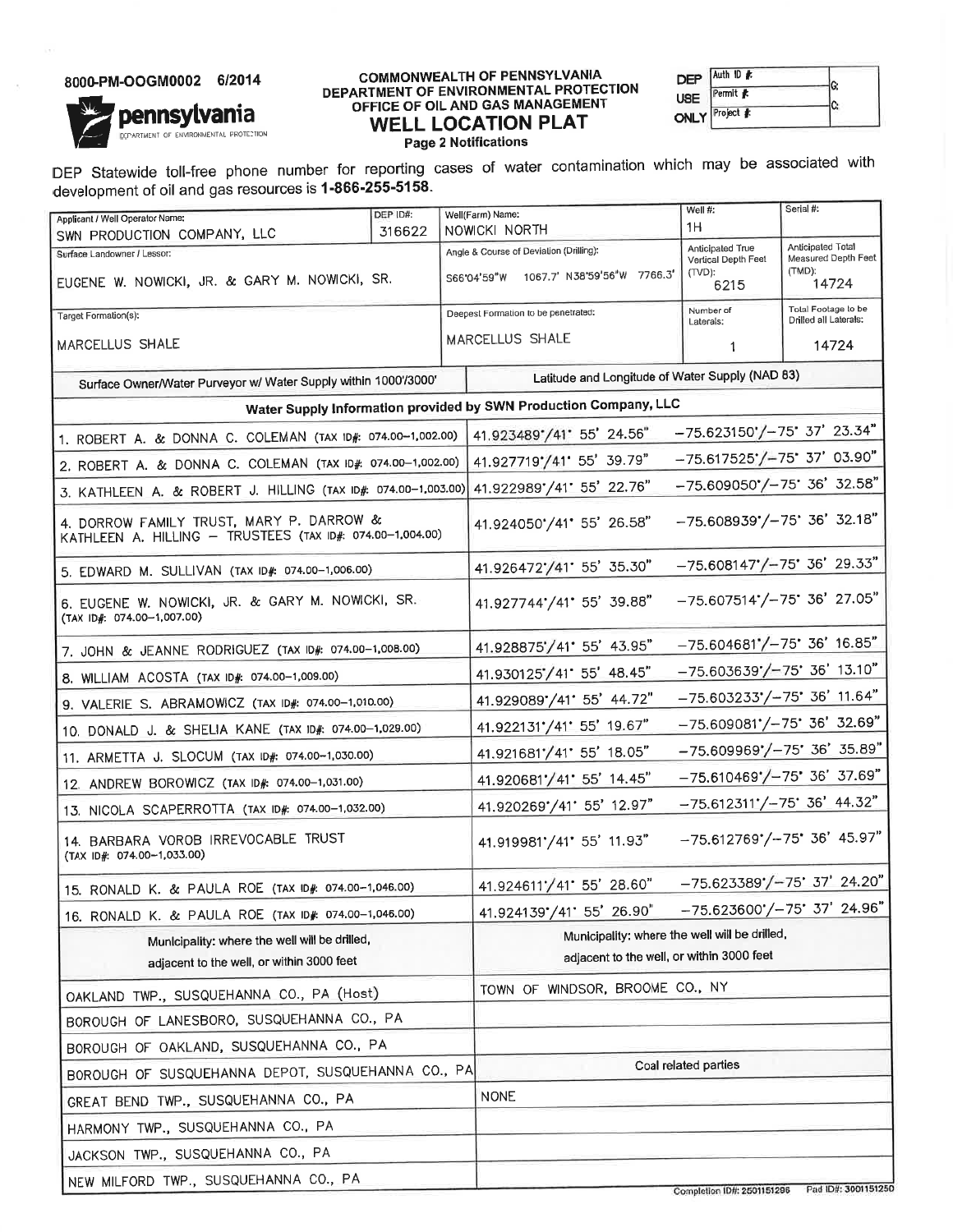### 8000-PM-OOGM0002 6/2014

pennsylvania

DEPARTMENT OF ENVIRONMENTAL PROTECTION

# **COMMONWEALTH OF PENNSYLVANIA** DEPARTMENT OF ENVIRONMENTAL PROTECTION<br>OFFICE OF OIL AND GAS MANAGEMENT **WELL LOCATION PLAT**

Auth ID # **DEP** G: Permit # **USE** Ņ. Project # **ONLY** 

Page 2A Notifications

DEP Statewide toll-free phone number for reporting cases of water contamination which may be associated with development of oil and gas resources is 1-866-255-5158.

|                                                                                                                  | DEP ID#:                      |                                               | Well(Farm) Name:                                                 |  | Well #:                                          | Serial #:                                    |
|------------------------------------------------------------------------------------------------------------------|-------------------------------|-----------------------------------------------|------------------------------------------------------------------|--|--------------------------------------------------|----------------------------------------------|
| Applicant / Well Operator Name:<br>SWN PRODUCTION COMPANY, LLC                                                   | 316622                        |                                               | NOWICKI NORTH                                                    |  | 1H                                               |                                              |
| Surface Landowner / Lessor:                                                                                      |                               |                                               | Angle & Course of Deviation (Drilling):                          |  | Anticipated True<br>Vertical Depth Feet          | Anticipated Total<br>Measured Depth Feet     |
| EUGENE W. NOWICKI, JR. & GARY M. NOWICKI, SR.                                                                    |                               |                                               | S66°04'59"W 1067.7' N38'59'56"W 7766.3'                          |  | $(TVD)$ :<br>6215                                | $(TMD)$ :<br>14724                           |
| Target Formation(s):                                                                                             |                               |                                               | Deepest Formation to be penetrated:                              |  | Number of<br>Laterals:                           | Total Footage to be<br>Drilled all Laterals: |
| MARCELLUS SHALE                                                                                                  | MARCELLUS SHALE<br>14724<br>1 |                                               |                                                                  |  |                                                  |                                              |
| Surface Owner/Water Purveyor w/ Water Supply within 1000'/3000'                                                  |                               |                                               |                                                                  |  | Latitude and Longitude of Water Supply (NAD 83)  |                                              |
|                                                                                                                  |                               |                                               | Water Supply Information provided by SWN Production Company, LLC |  |                                                  |                                              |
| 17. MARY E. & HAROLD G. AINEY (TAX ID#: 074.00-1,048.00)                                                         |                               |                                               | 41.927281 / 41 55' 38.21"                                        |  | $-75.624800'/-75'$ 37' 29.28"                    |                                              |
| 18. JEANE M. ROE, JOANN L. PALMATIER, BONNIE L. ROE,<br>JANET L. ROE, & RONALD K. ROE (TAX ID#: 074.00-1,054.00) |                               |                                               | 41.928069°/41° 55' 41.05"                                        |  | $-75.622469'/-75' 37' 20.89"$                    |                                              |
| 19. ERIC & JUDITH HERSCHEL (TAX ID# 074.00-1.055.00)                                                             |                               |                                               | 41.930133 / 41' 55' 48.48"                                       |  | $-75.604600'/-75'$ 36' 16.56"                    |                                              |
| 20. JOSEPH M. DELDUCA, DONNA FARGIONE, & DIANE<br>GONNELLA (TAX ID#: 074.00-1,056.00)                            |                               |                                               | 41.928150'/41' 55' 41.34"                                        |  | $-75.607150'/-75$ 36' 25.74"                     |                                              |
|                                                                                                                  |                               |                                               |                                                                  |  |                                                  |                                              |
|                                                                                                                  |                               |                                               |                                                                  |  |                                                  |                                              |
|                                                                                                                  |                               |                                               |                                                                  |  |                                                  |                                              |
|                                                                                                                  |                               |                                               |                                                                  |  |                                                  |                                              |
|                                                                                                                  |                               |                                               |                                                                  |  |                                                  |                                              |
|                                                                                                                  |                               |                                               |                                                                  |  |                                                  |                                              |
|                                                                                                                  |                               |                                               |                                                                  |  |                                                  |                                              |
|                                                                                                                  |                               |                                               |                                                                  |  |                                                  |                                              |
|                                                                                                                  |                               |                                               |                                                                  |  |                                                  |                                              |
|                                                                                                                  |                               |                                               |                                                                  |  |                                                  |                                              |
|                                                                                                                  |                               |                                               |                                                                  |  |                                                  |                                              |
|                                                                                                                  |                               |                                               |                                                                  |  |                                                  |                                              |
|                                                                                                                  |                               |                                               |                                                                  |  |                                                  |                                              |
|                                                                                                                  |                               | Municipality: where the well will be drilled, |                                                                  |  |                                                  |                                              |
| Municipality; where the well will be drilled,<br>adjacent to the well, or within 3000 feet                       |                               |                                               | adjacent to the well, or within 3000 feet                        |  |                                                  |                                              |
|                                                                                                                  |                               |                                               | TOWN OF WINDSOR, BROOME CO., NY                                  |  |                                                  |                                              |
| OAKLAND TWP., SUSQUEHANNA CO., PA (Host)                                                                         |                               |                                               |                                                                  |  |                                                  |                                              |
| BOROUGH OF LANESBORO, SUSQUEHANNA CO., PA                                                                        |                               |                                               |                                                                  |  |                                                  |                                              |
| BOROUGH OF OAKLAND, SUSQUEHANNA CO., PA<br>BOROUGH OF SUSQUEHANNA DEPOT, SUSQUEHANNA CO., PA                     |                               |                                               |                                                                  |  | Coal related parties                             |                                              |
|                                                                                                                  |                               |                                               | <b>NONE</b>                                                      |  |                                                  |                                              |
| GREAT BEND TWP., SUSQUEHANNA CO., PA                                                                             |                               |                                               |                                                                  |  |                                                  |                                              |
| HARMONY TWP., SUSQUEHANNA CO., PA                                                                                |                               |                                               |                                                                  |  |                                                  |                                              |
| JACKSON TWP., SUSQUEHANNA CO., PA                                                                                |                               |                                               |                                                                  |  |                                                  |                                              |
| NEW MILFORD TWP., SUSQUEHANNA CO., PA                                                                            |                               |                                               |                                                                  |  | Completion ID#: 2501151296   Pad ID#: 3001151250 |                                              |